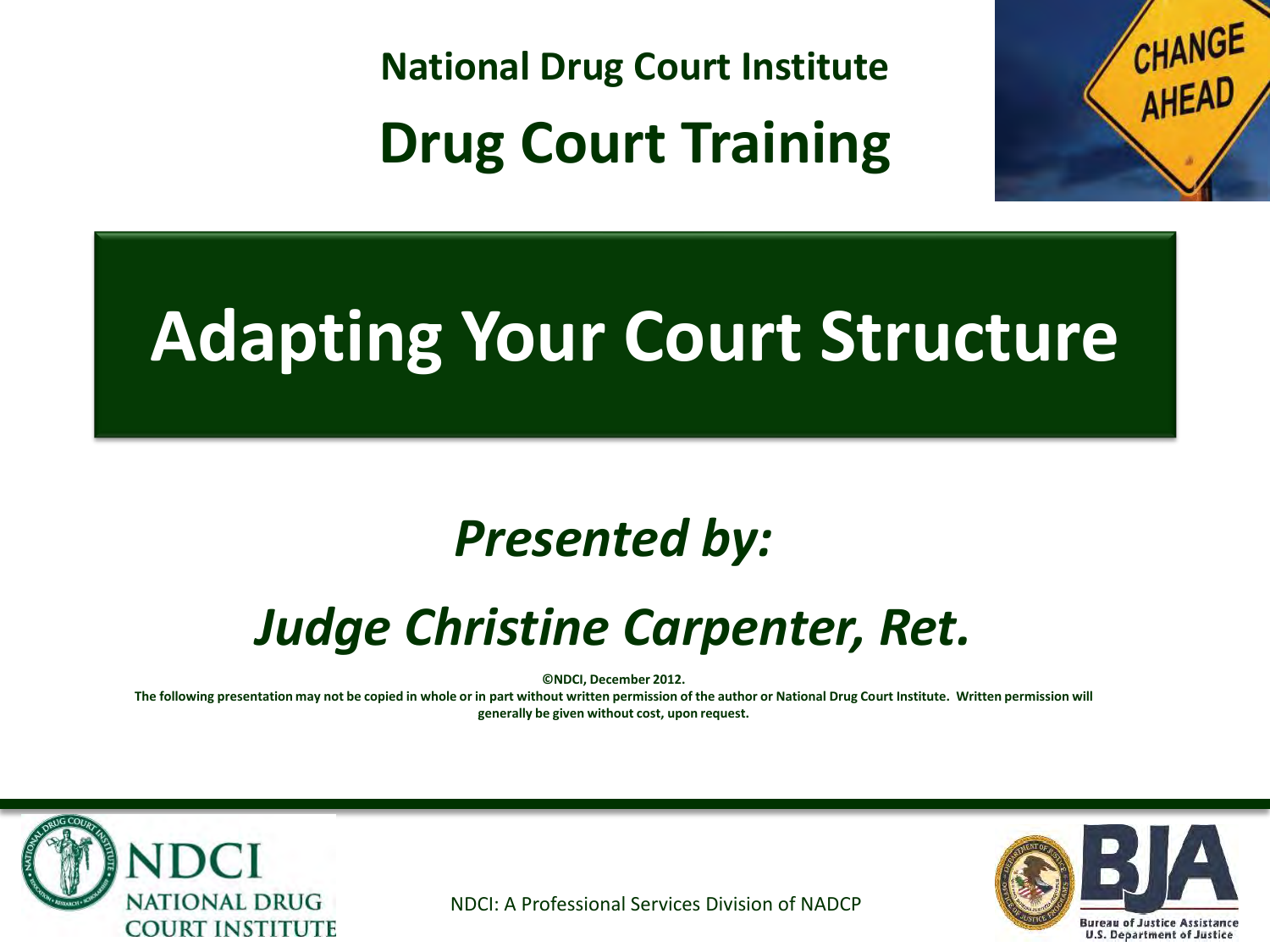## **The Big Six**

- 1. Know who your participants are and what they need.
- 2. Adapt your court structure.
- 3. Expand your treatment options.

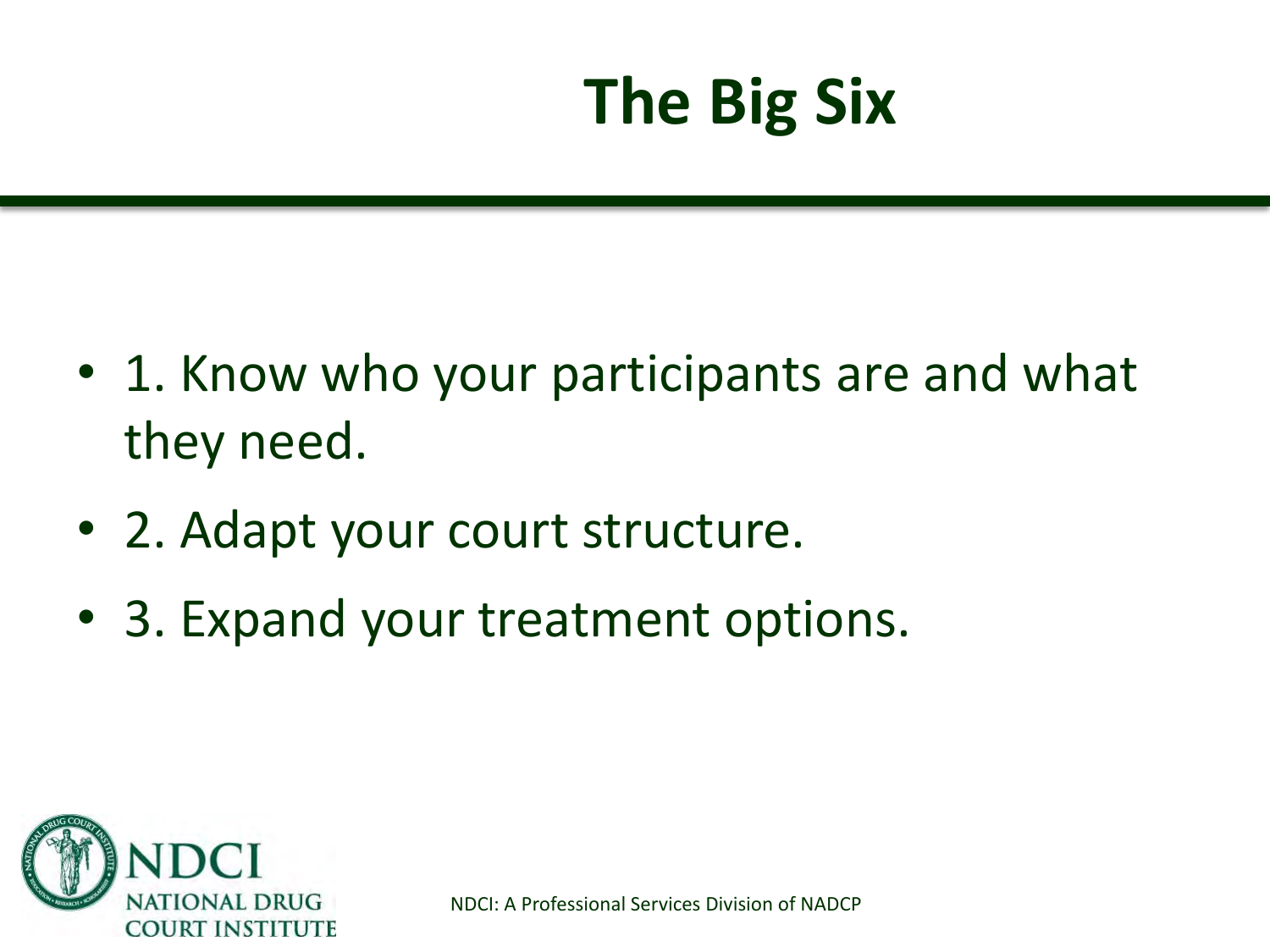## **The Big Six**

- 4. Target your case management and community supervision.
- 5. Expand mechanisms for collaboration.
- 6. Educate your team.

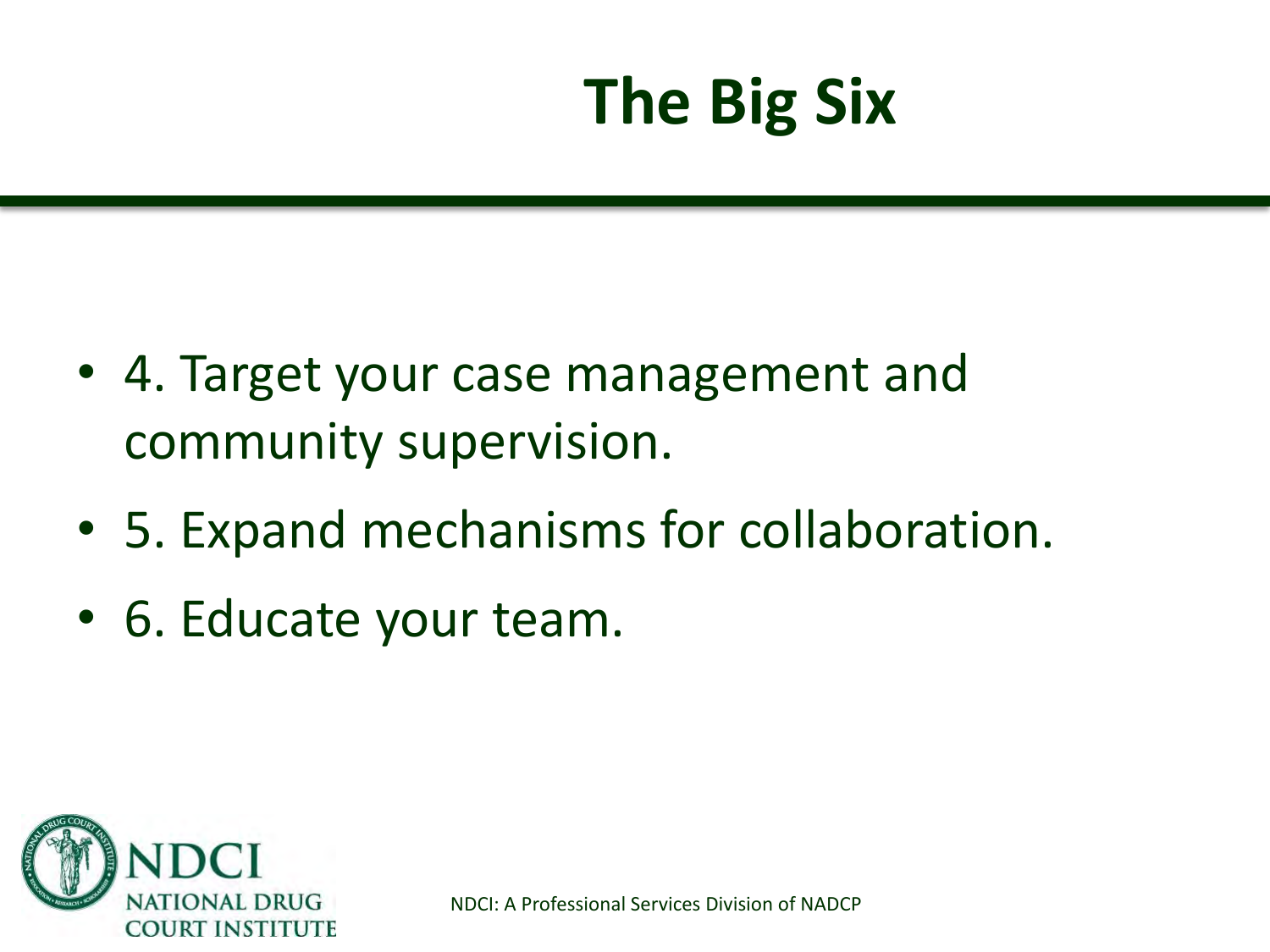

#### **Behaviors Related to CODs**

- Participants may exhibit some or all:
- Limited attention span
- Difficulty understanding and remembering information
- Not recognize consequences of behavior
- Poor judgment
- Disorganization
- Not respond well to confrontation or unilateral decisions

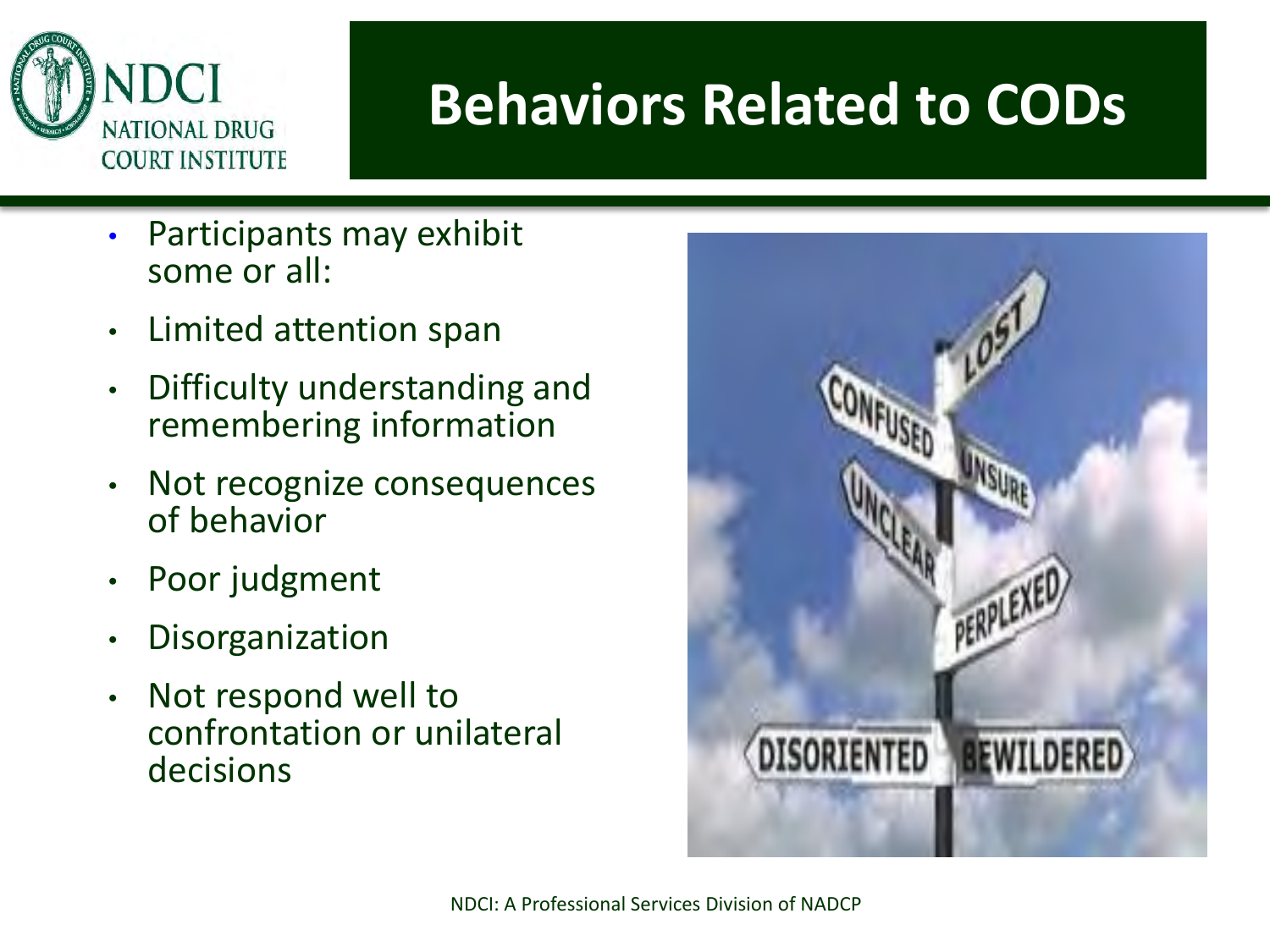## **Court Adaptation**

- Team
- Process
- Treatment
- Supervision
- Phases
- Responding to Behavior (Incentives and Sanctions)

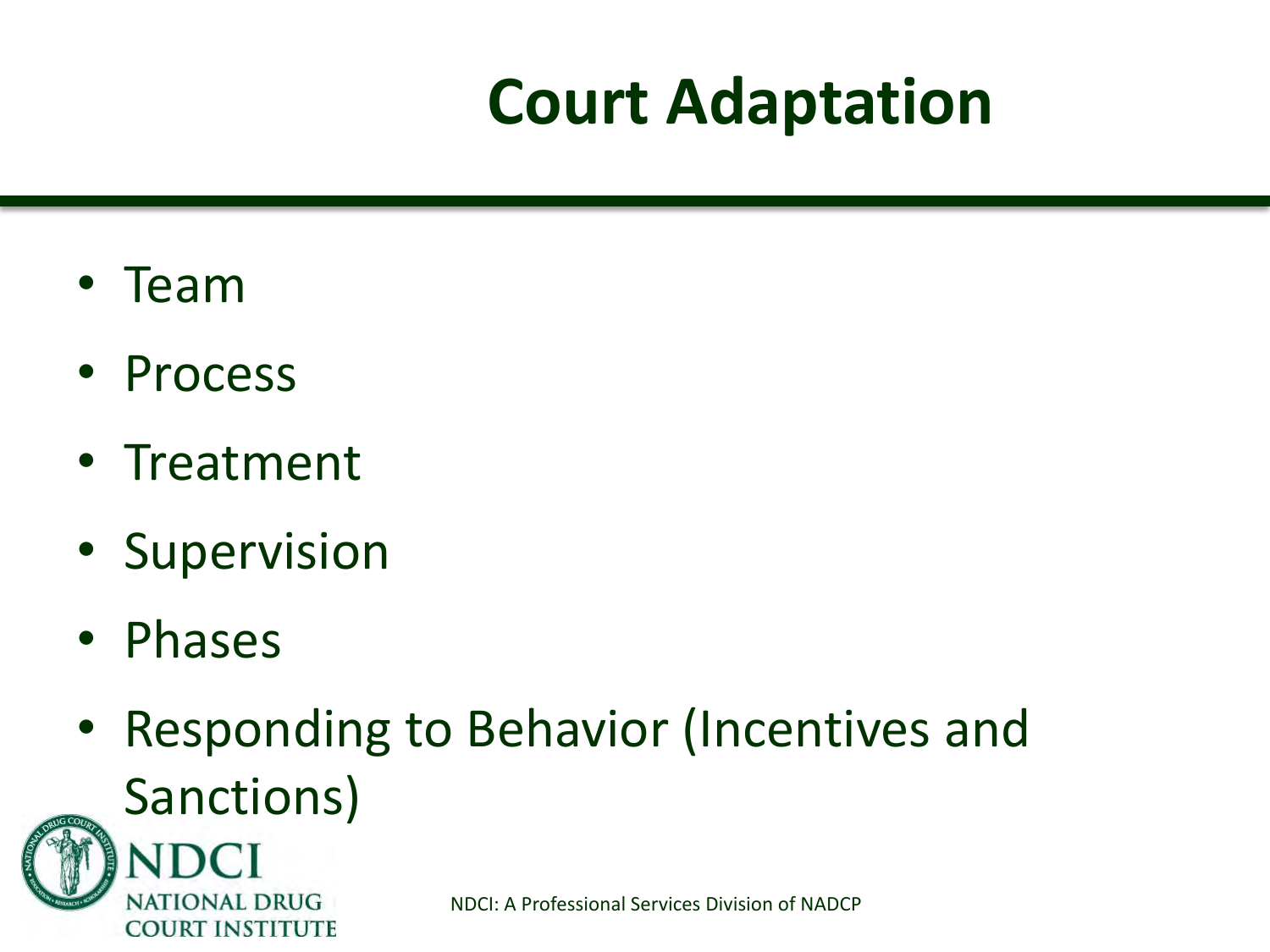#### **Court Adaptation 1: Team**



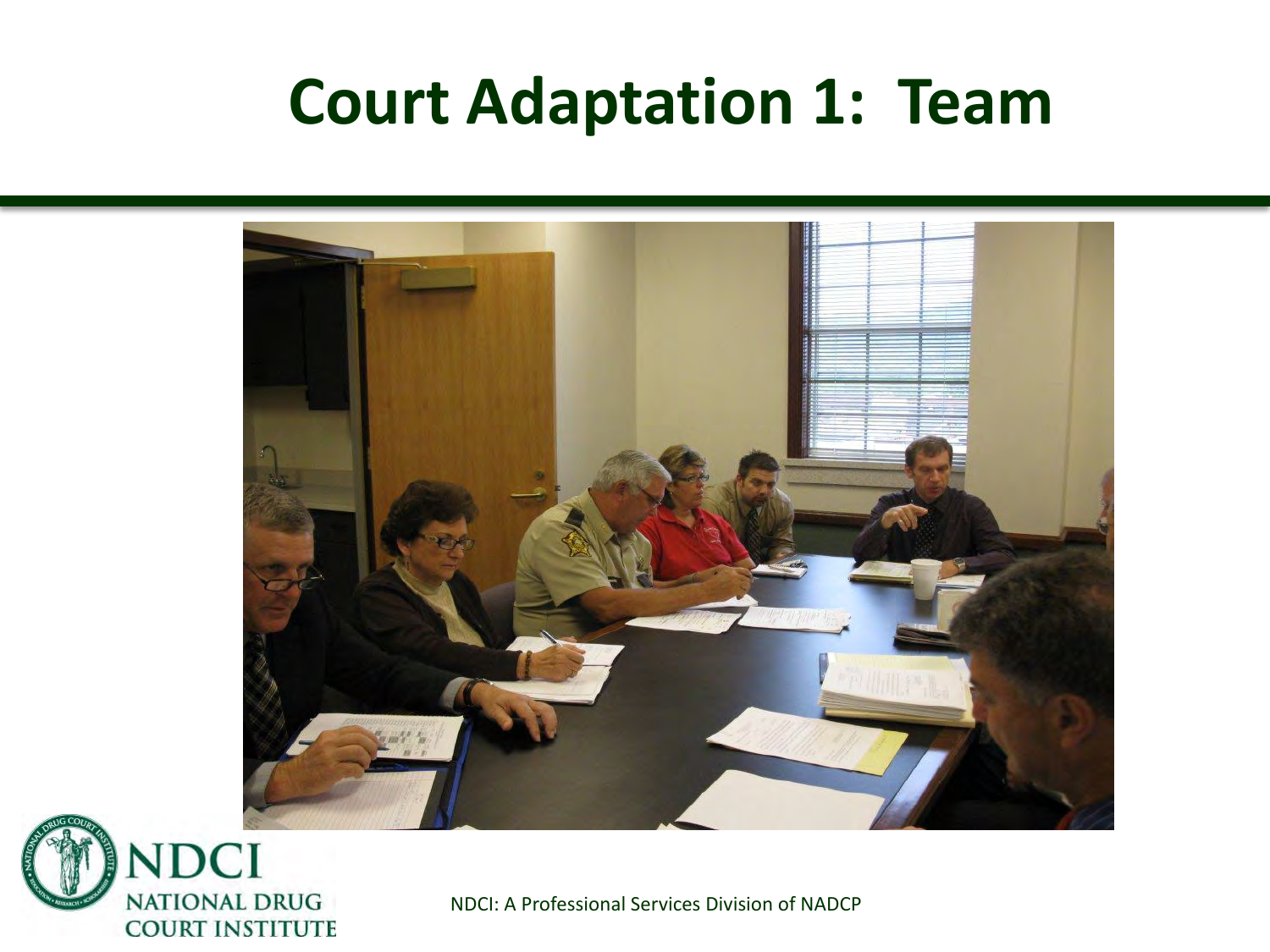#### **Expand the Team**

- Mental Health Professionals
	- Psychiatrist
	- Psychologist



- Licensed and/or Masters in Clinical Social Workers
- Higher staff-to-client ratio Individual caseworkers

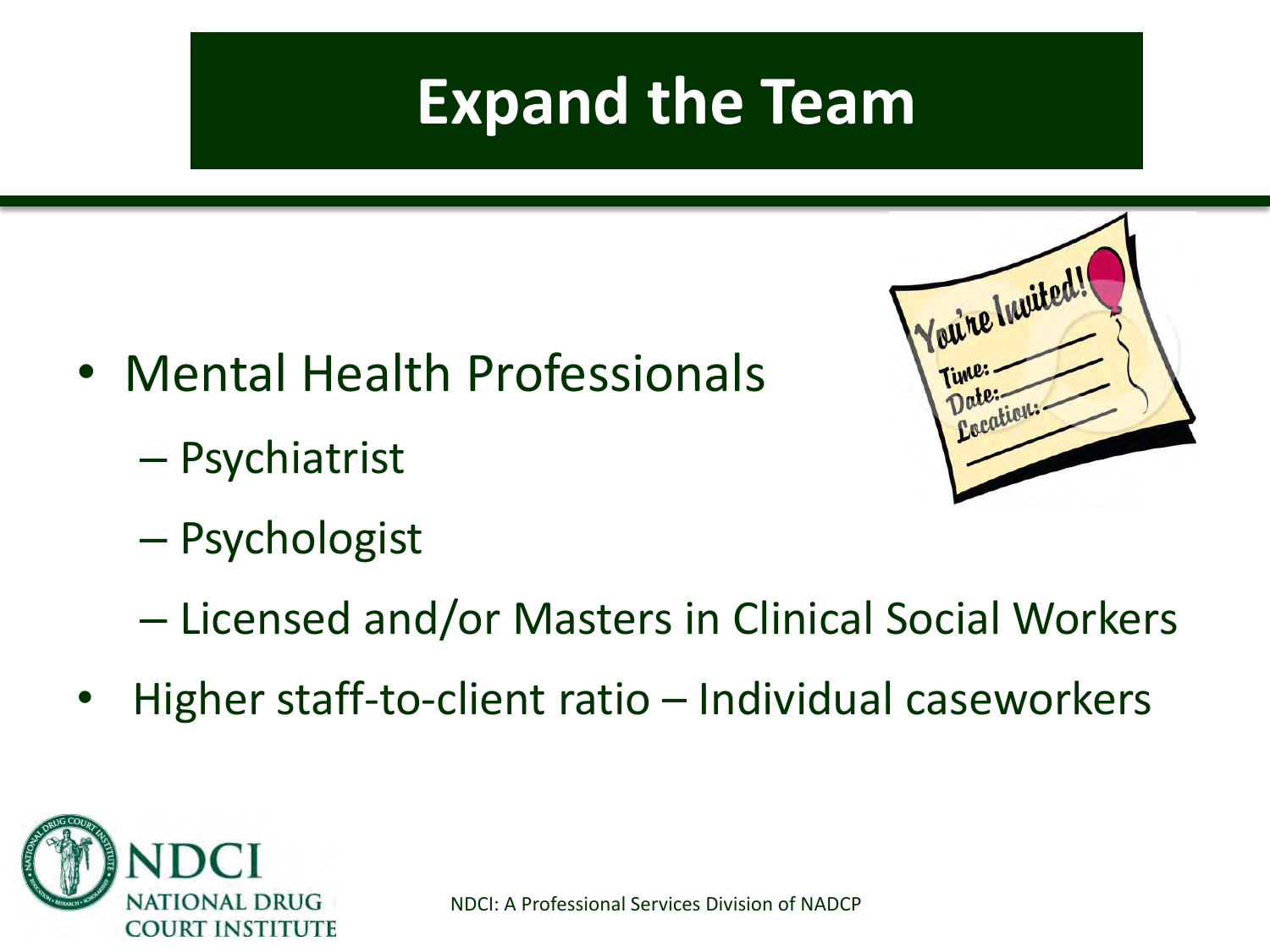

#### **Expand the Team**

# Peer Support Team



- Identify consumer groups
- Dual-Diagnosis Support Groups
- Family Members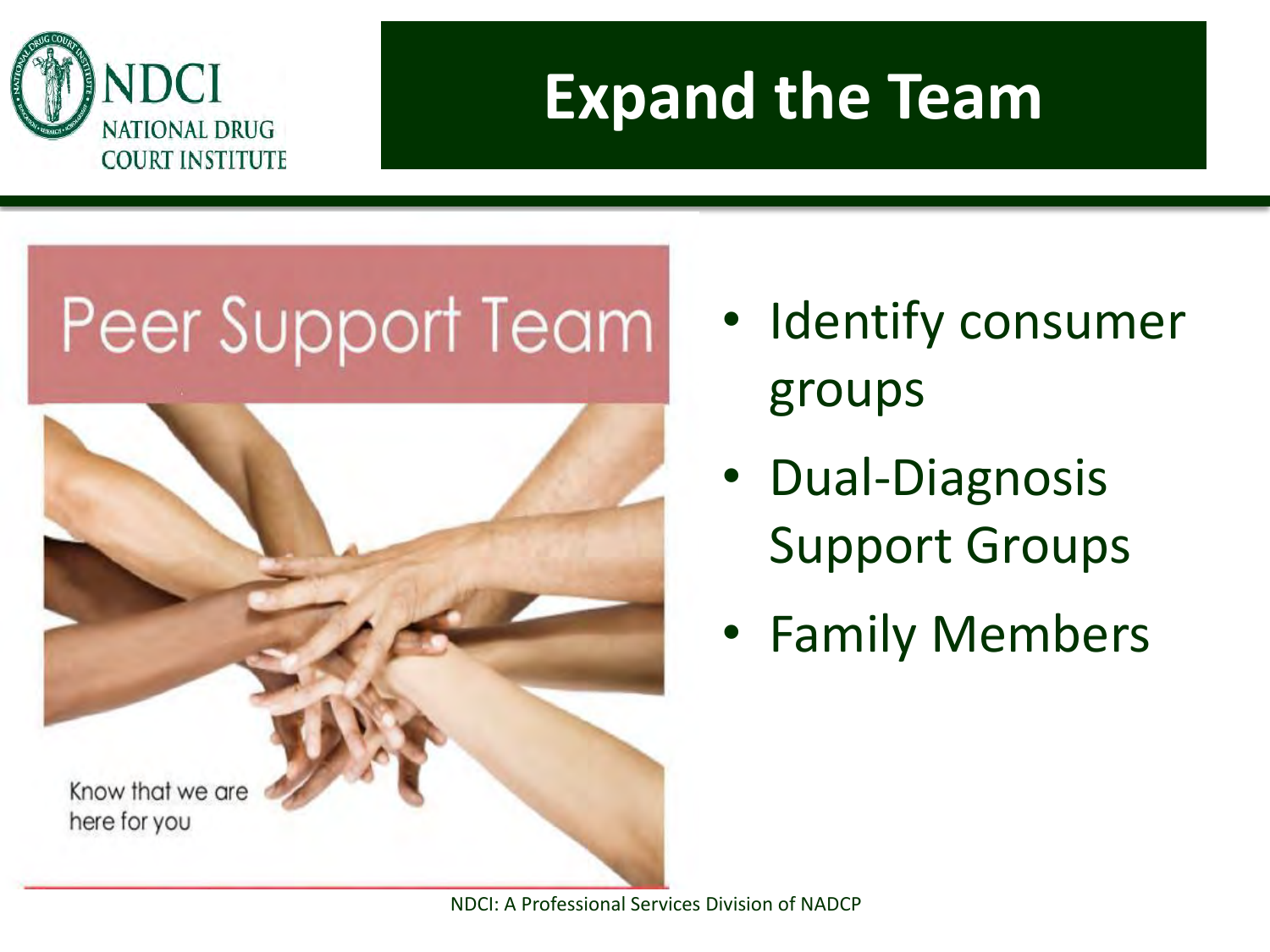#### **INVENTORY: MAPPING COMMUNITY Estimative** is **Identify Community Resources**

|                                                | Law Enforcement/Probation                                   | Recreational/Libraries                                                   | <b>Mental Health Services</b>                                              |  |
|------------------------------------------------|-------------------------------------------------------------|--------------------------------------------------------------------------|----------------------------------------------------------------------------|--|
| Family Therapy                                 |                                                             | Government Agencies/Officials<br><u> 1989 - Johann Barbara, martxa a</u> | <b>Social Services</b>                                                     |  |
| <b>Faith Community</b>                         | <b>Community Foundations</b>                                |                                                                          | Service Organizations<br><u> 1989 - Johann Barbara, martin amerikan ba</u> |  |
|                                                | Schools/Colleges/Universities                               | Drug<br>Court                                                            | Housing                                                                    |  |
| Arts                                           | <u> 1980 - Johann Barbara, martxa alemaniar a</u><br>Health | Employment/Job Training                                                  | <b>Mentoring Programs</b>                                                  |  |
| Residents                                      | Transportation                                              | <b>Literacy Programs</b>                                                 | Treatment                                                                  |  |
|                                                | <b>Businesses</b>                                           |                                                                          | Community-Based Organizations                                              |  |
| <b>NATIONAL DRUG</b><br><b>COURT INSTITUTE</b> |                                                             | NCDC: A Professional Services Division of NADCP                          |                                                                            |  |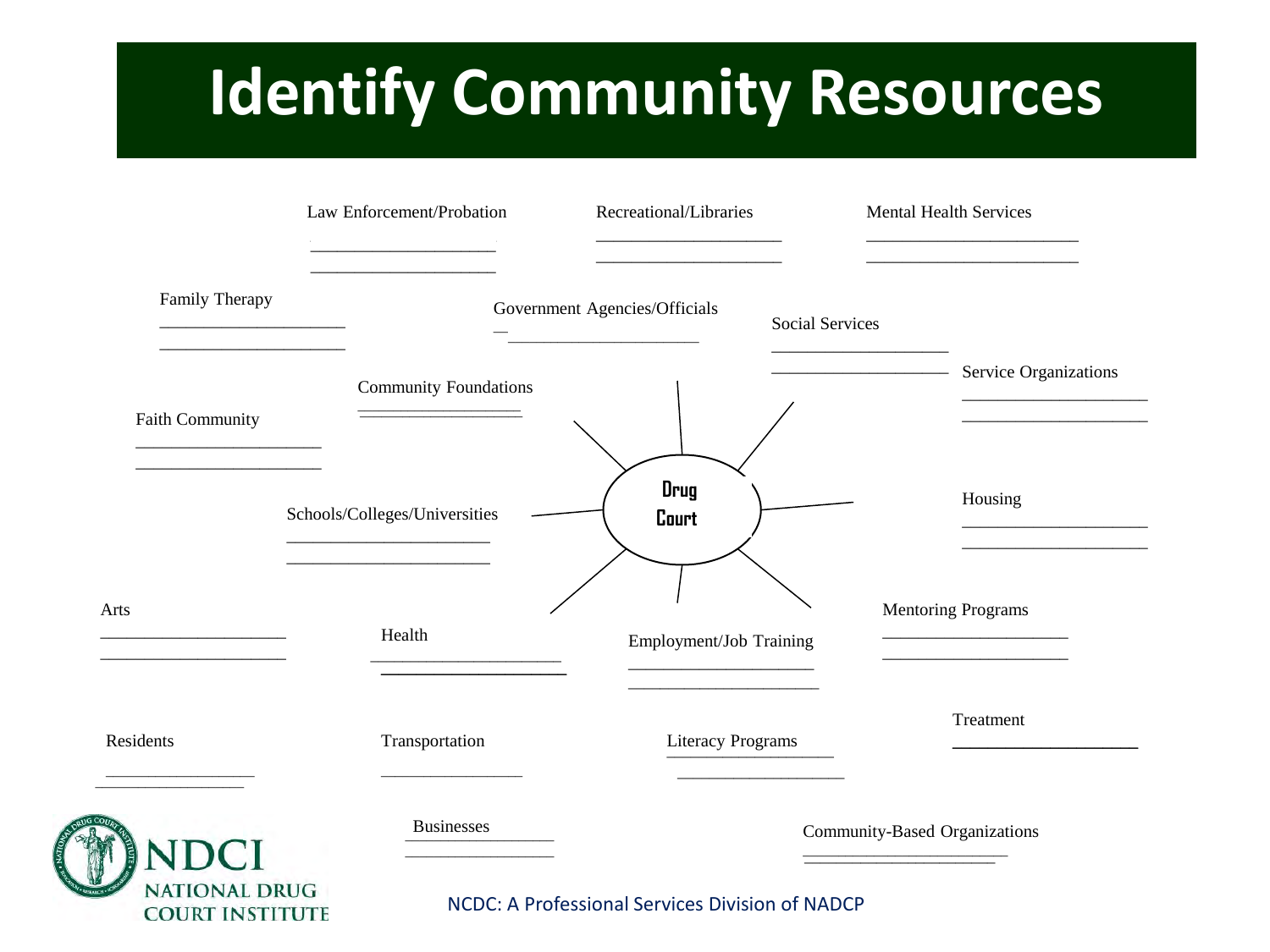## **Team Training Needs**

- Cross Training: My job/your job
- Mental Health Treatment
- Substance Abuse Treatment
- Integrated treatment
- Trauma
- Law Enforcement CIT Crisis Intervention **Training**

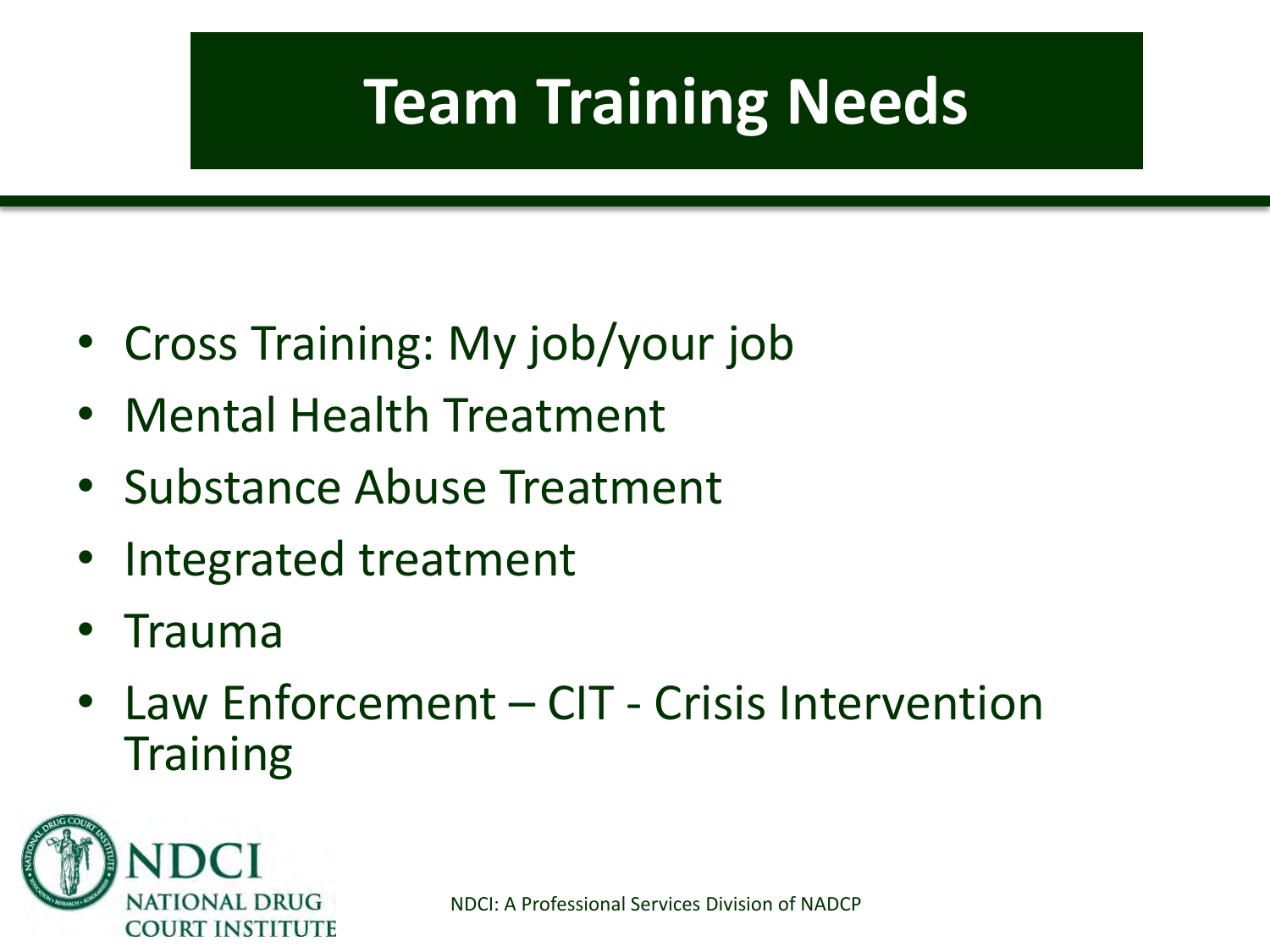#### **Court Adaptation 2: Process**



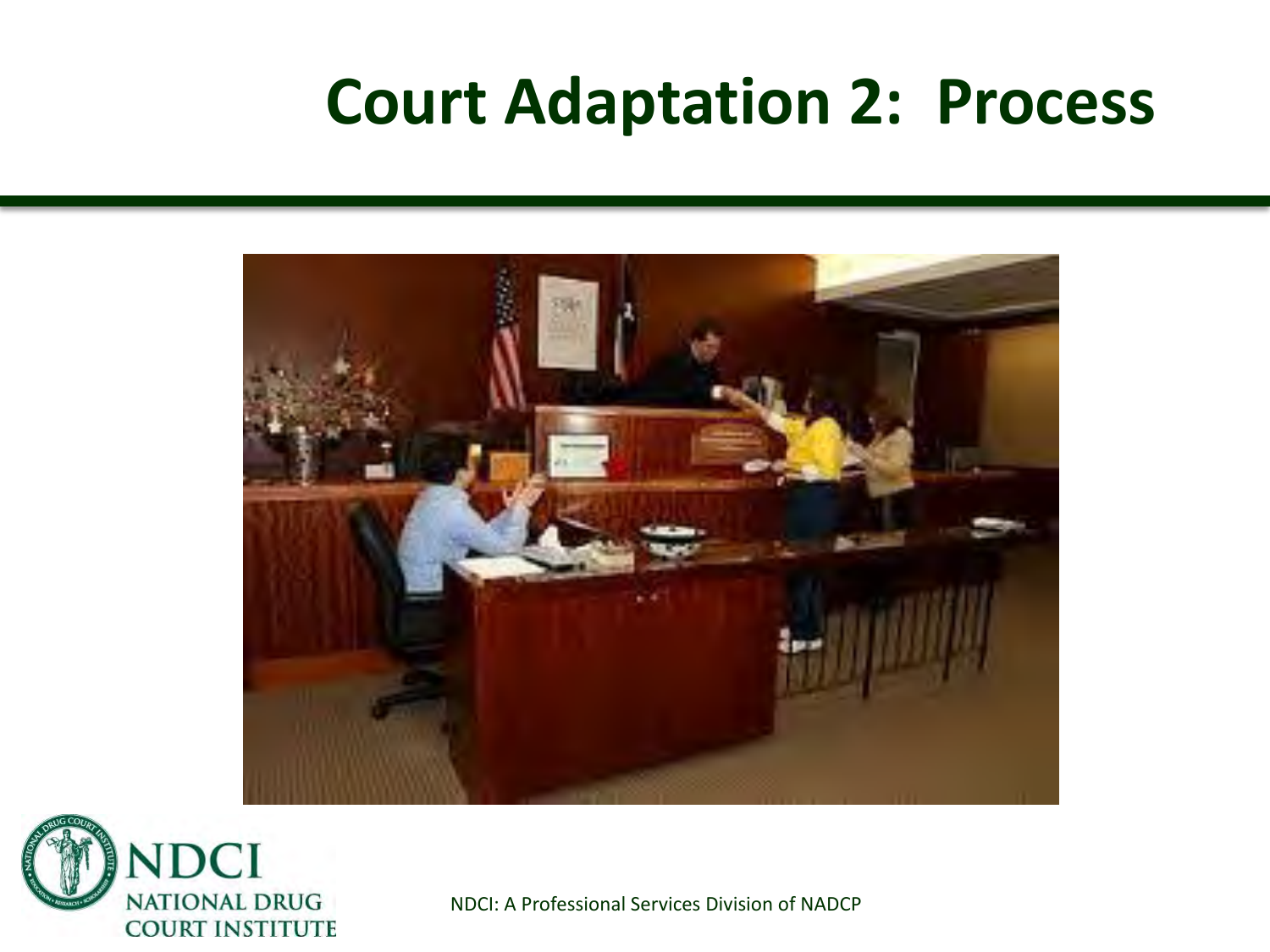#### **Court Hearings and Judicial Monitoring**

- Hearings are a time to recognize and respond to behavioral change
- Specialized dockets
	- Less formal, smaller, more private
	- More frequent
	- Greater interaction between judge and participants

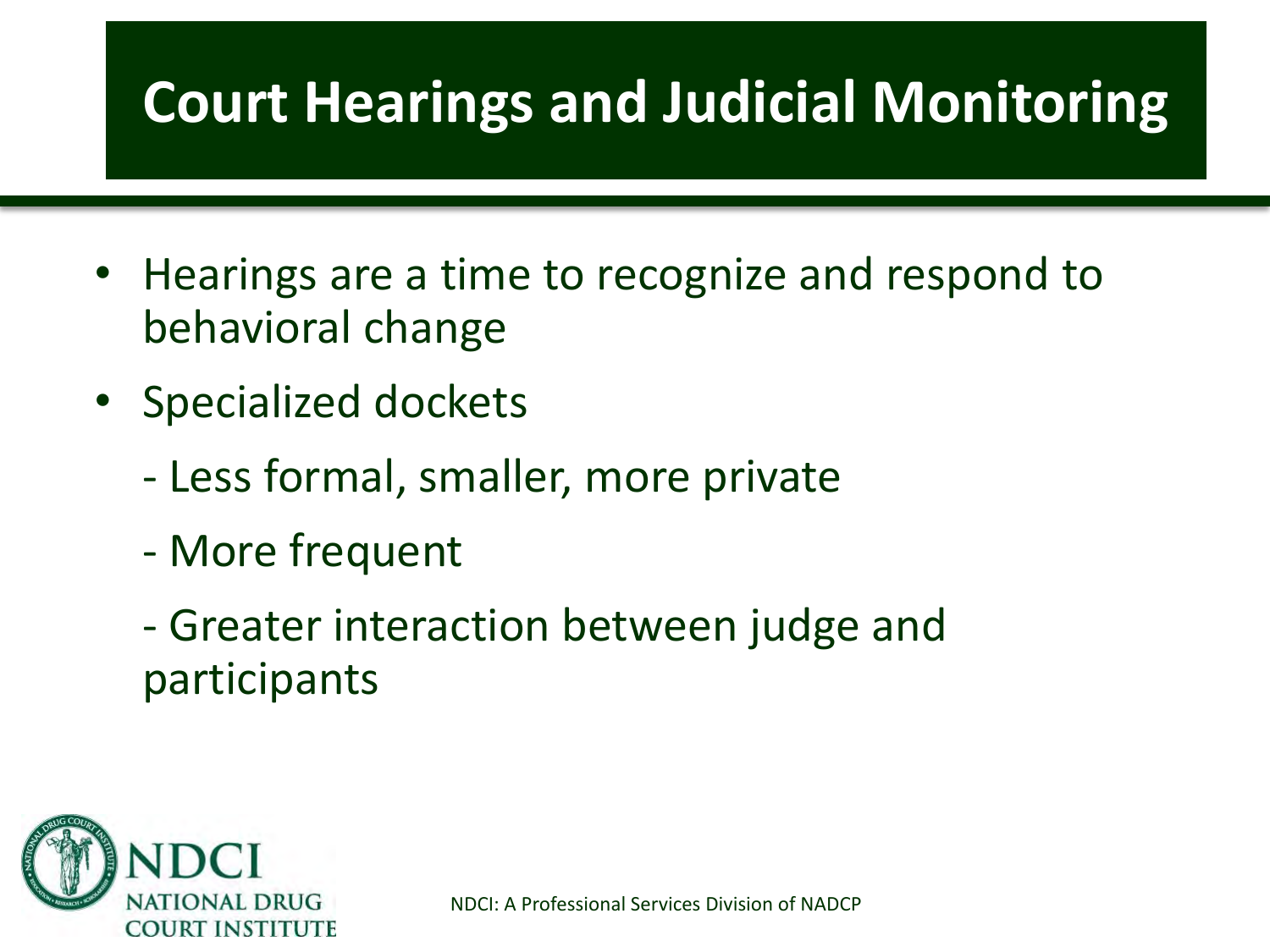## **Court Hearings and Judicial Monitoring**

- Predictable and consistent schedule
- Flexibility from Court
- Separate Mental Health Court Docket
	- Different times
	- Different days

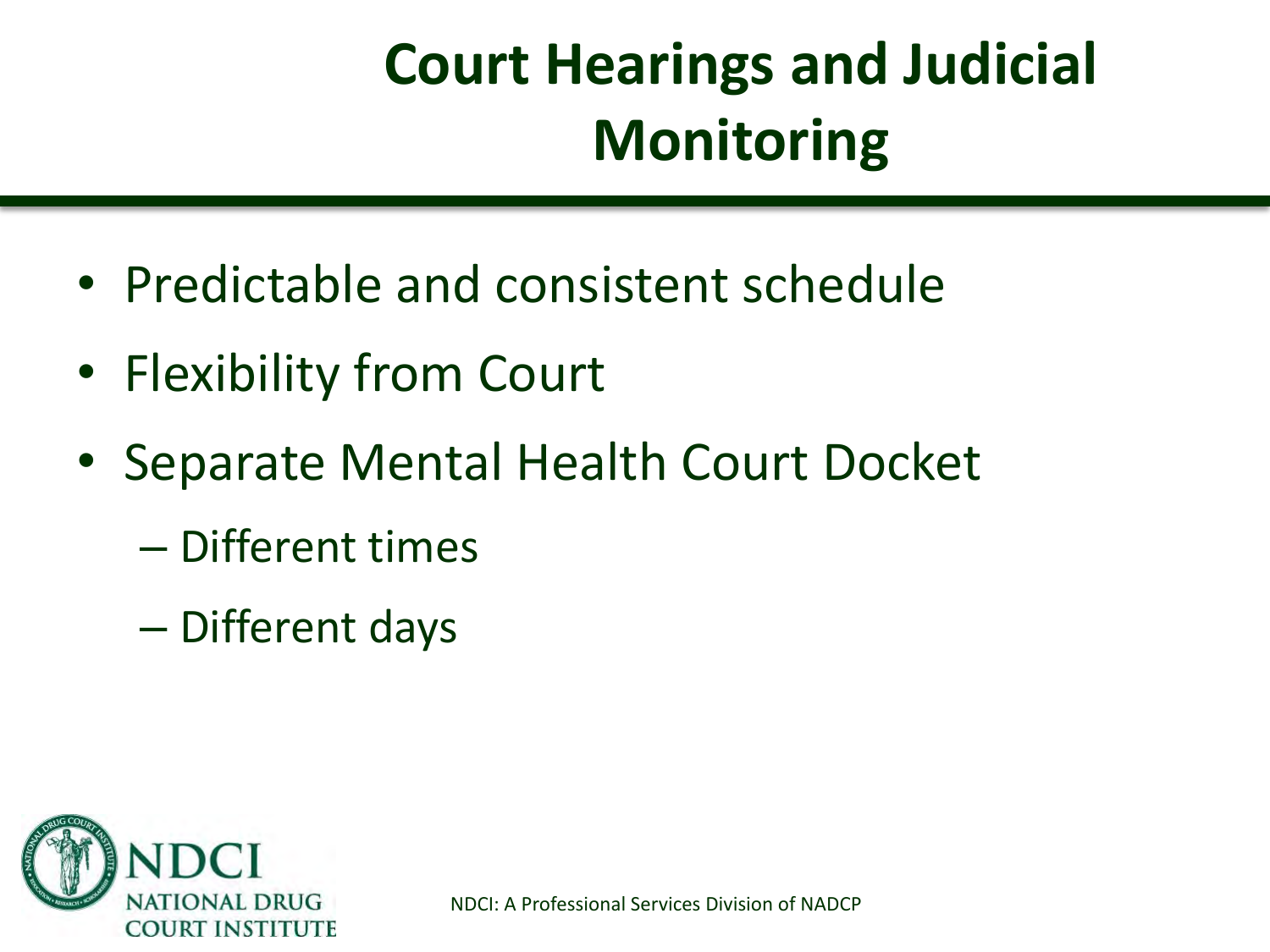#### **Different Tracks**

- Specialized Tracks for Co-Occurring
- Consider severity of each diagnosis:

High/Low Substance Use Disorder

and Mental Illness



**DARE TO BE DIFFER** 

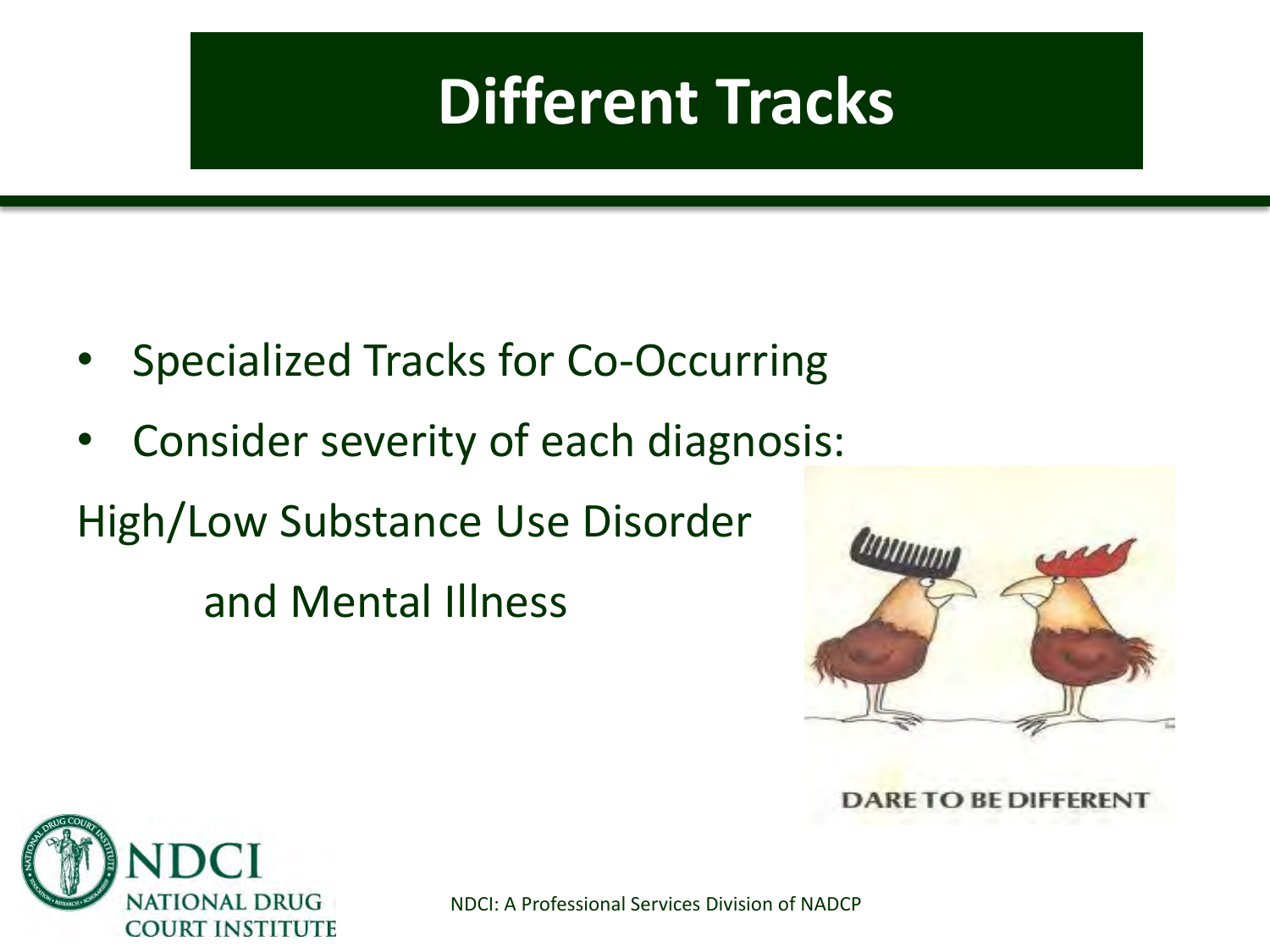#### **Court Adaptation 3: Treatment**



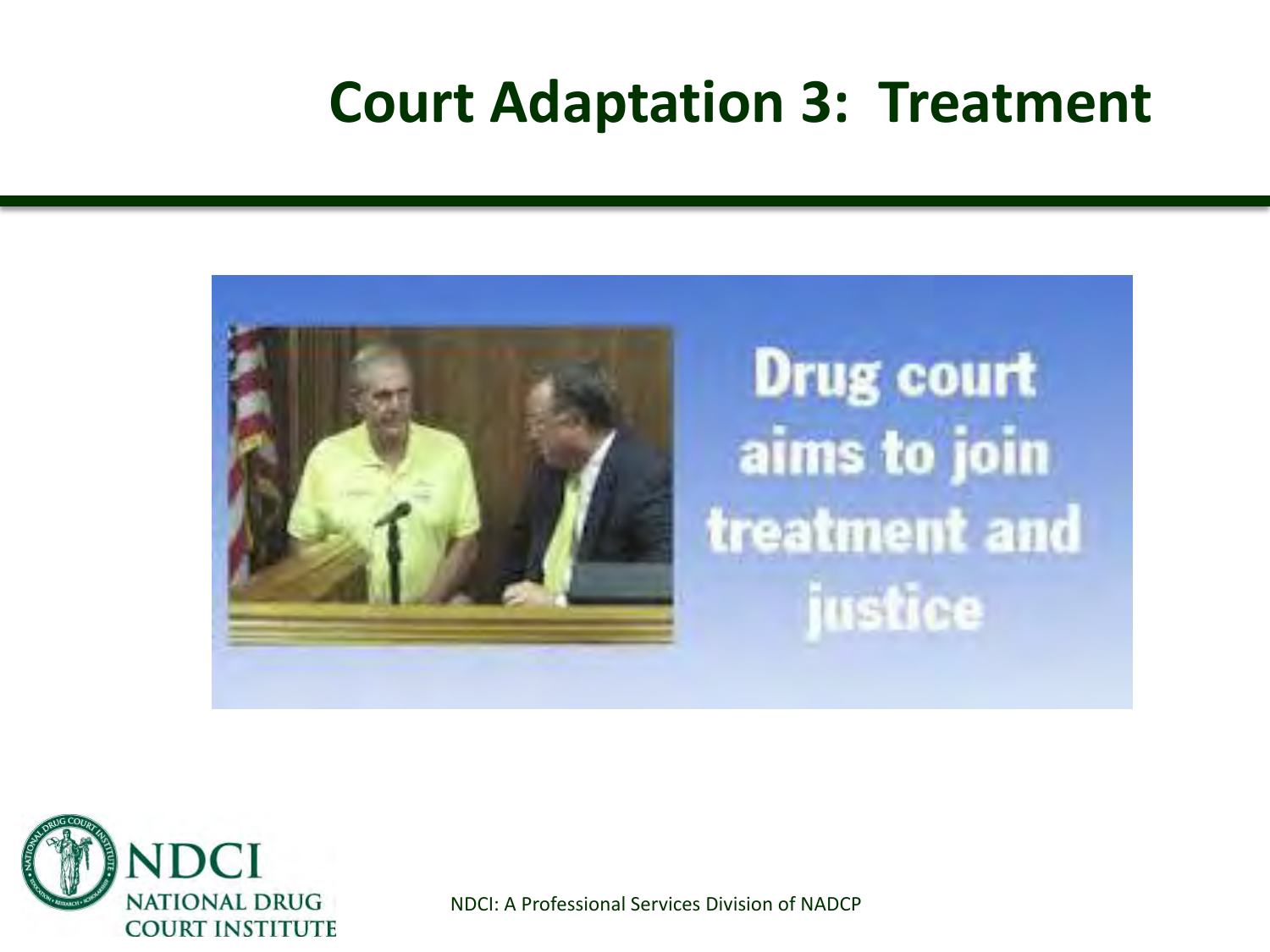## **Treatment Components**

- Medication-based approaches
- Counseling/Psychotherapy (CBT)
- Self-help and Support Groups
- Family involvement
- Individualized treatment plans
- Intensive case management
- Frequent, random drug screens

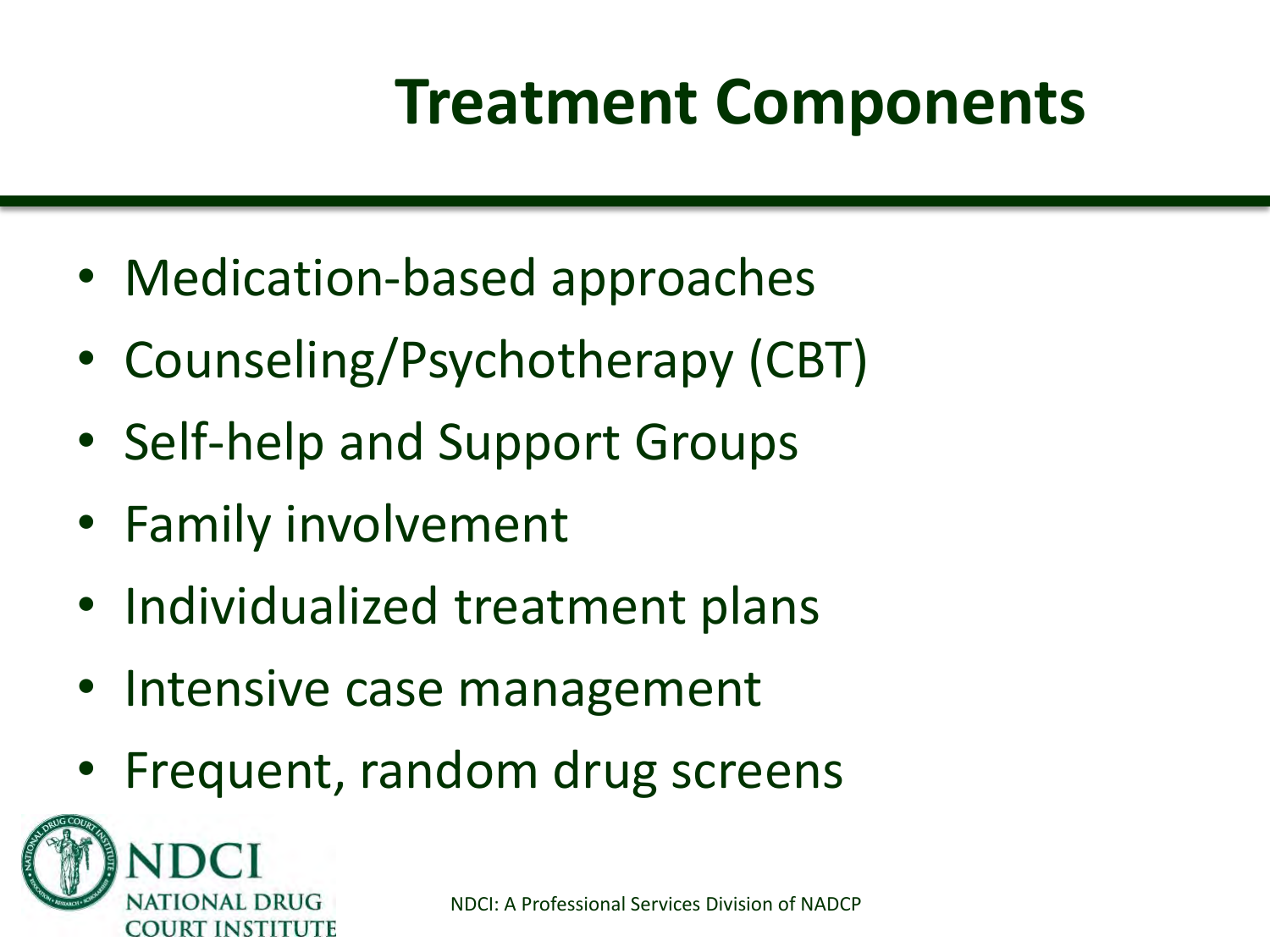• Attend to the interactive nature of the disorders via ongoing assessment, individualized treatment planning and service provision.

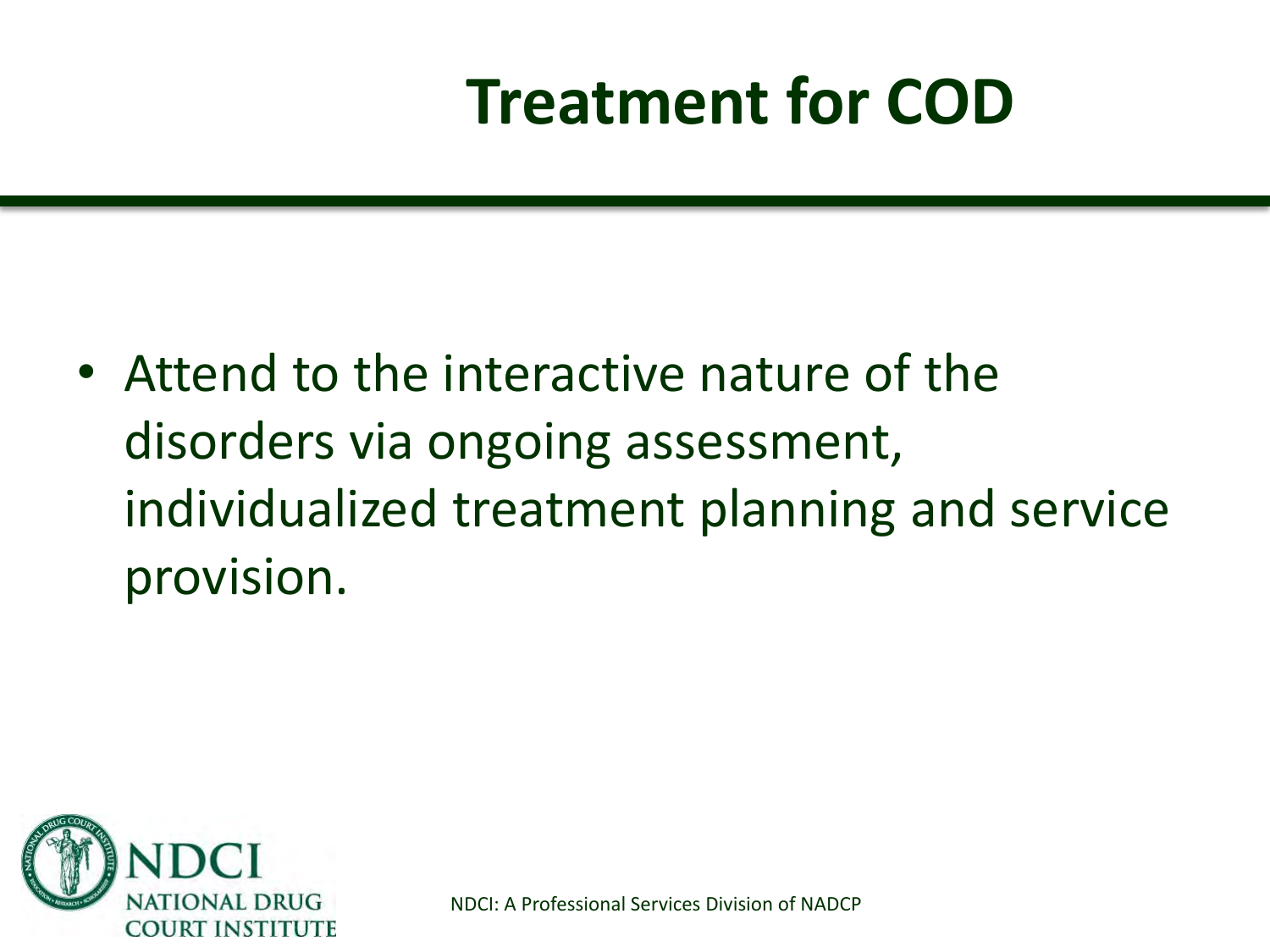• The focus should be on the extent of functional impairment caused by the two disorders and their interaction, with treatment sequence determined by the extent and severity of specific impairments.

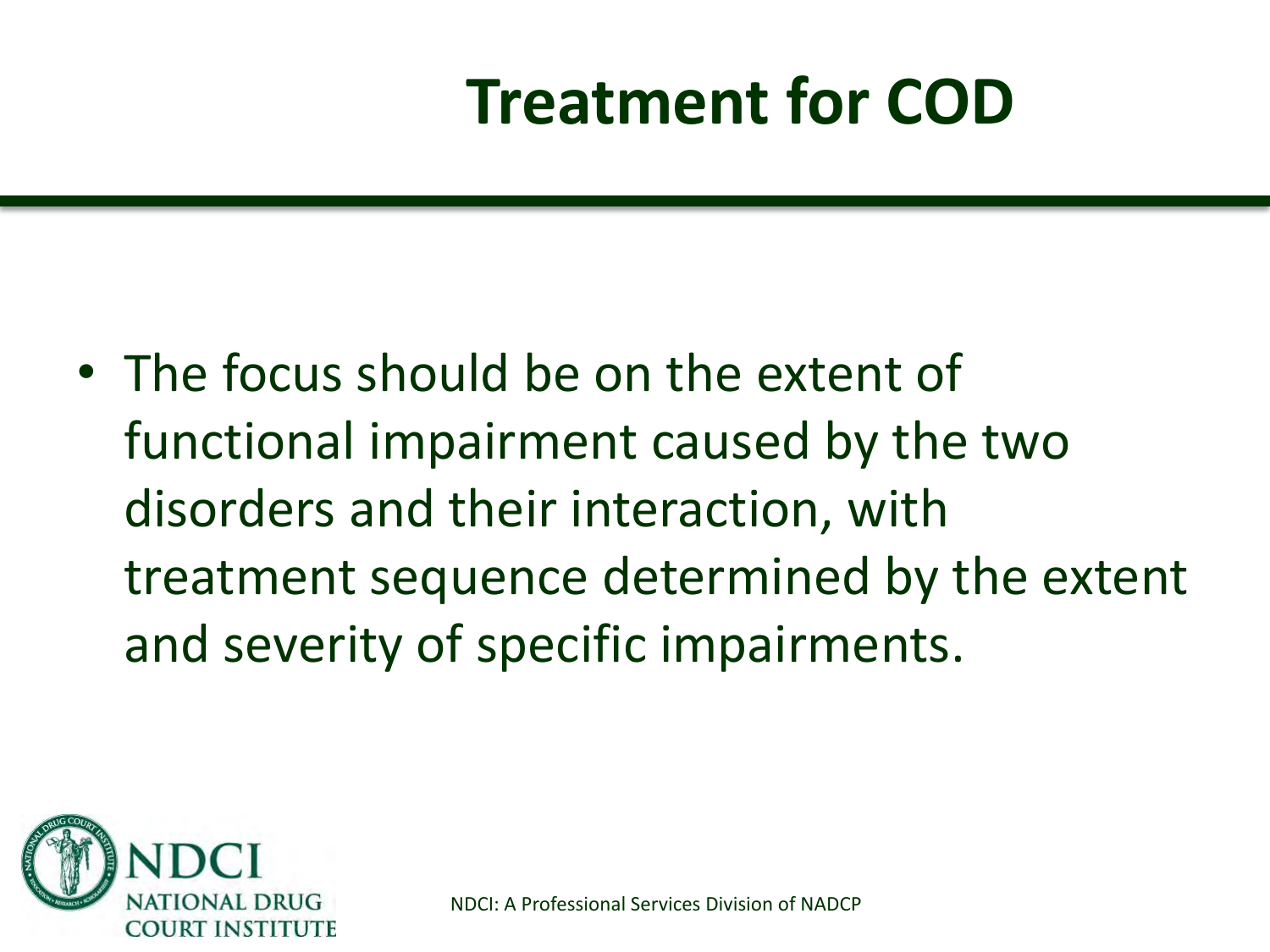• Integrated Treatment (as recommended by SAMHSA) addresses mental and substance use disorders simultaneously, each within the context of the other disorder. Similar to the drug court team approach, integrated treatment requires interdisciplinary collaboration.

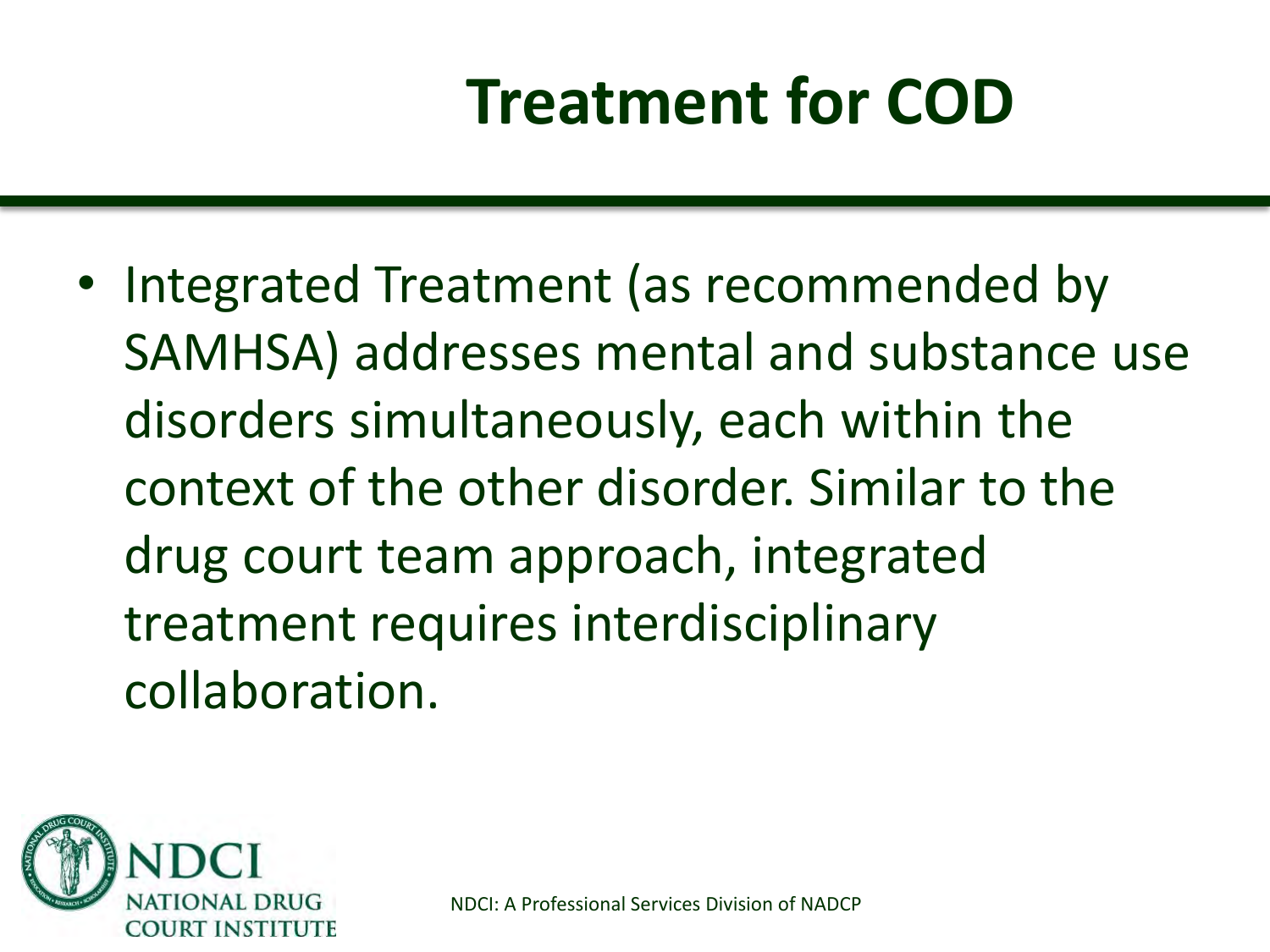• Treatment planning is collaborative and clientcentered, in that it addresses clients' goals using treatment strategies and methods that are acceptable to them.

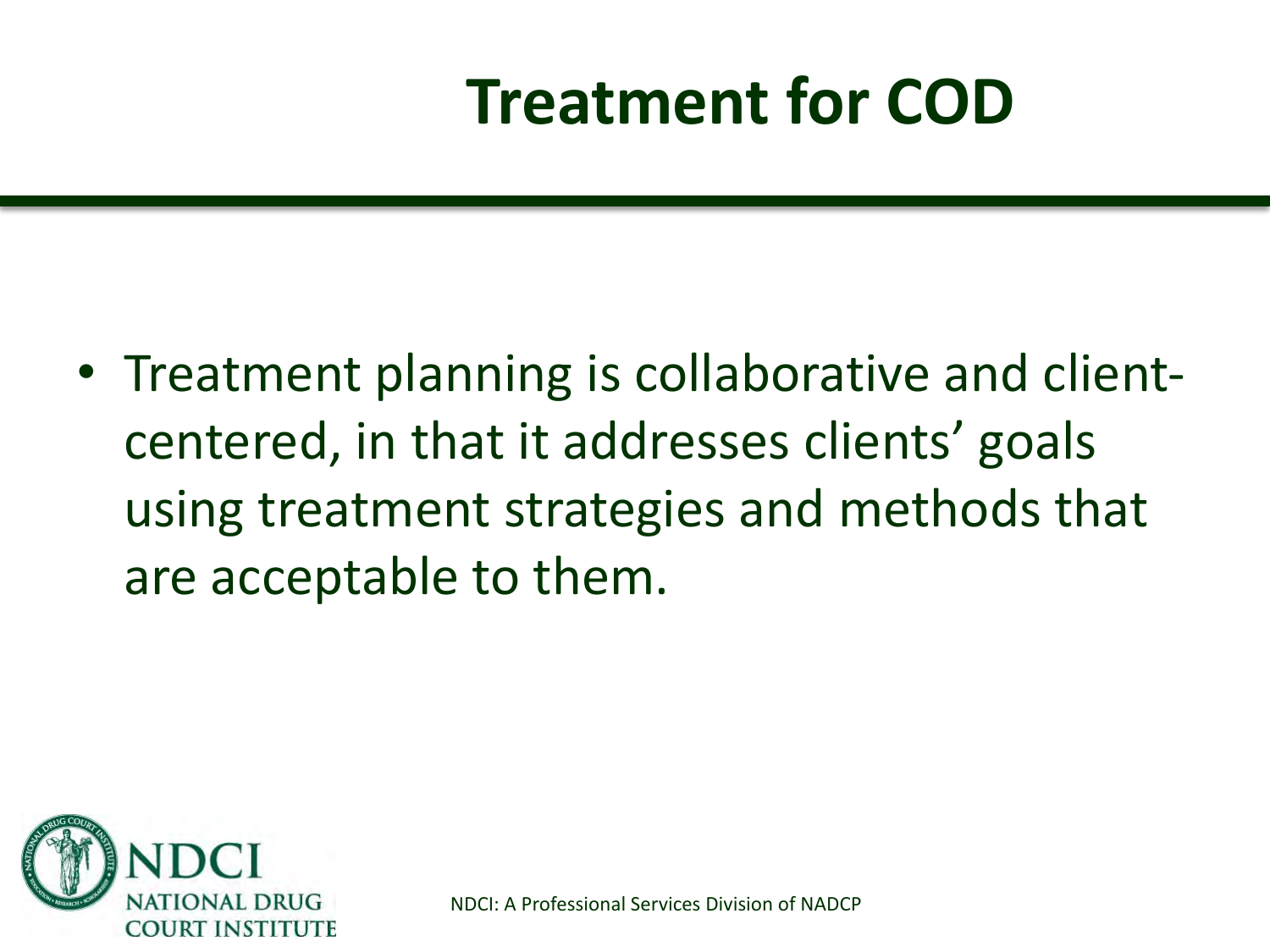#### **Case Management**

- Intensive
- Smaller caseloads
- Identify existing services
- Reduce conflicts between providers
- Assist the client (consumer)
- Consistent messaging about recovery
- Money management

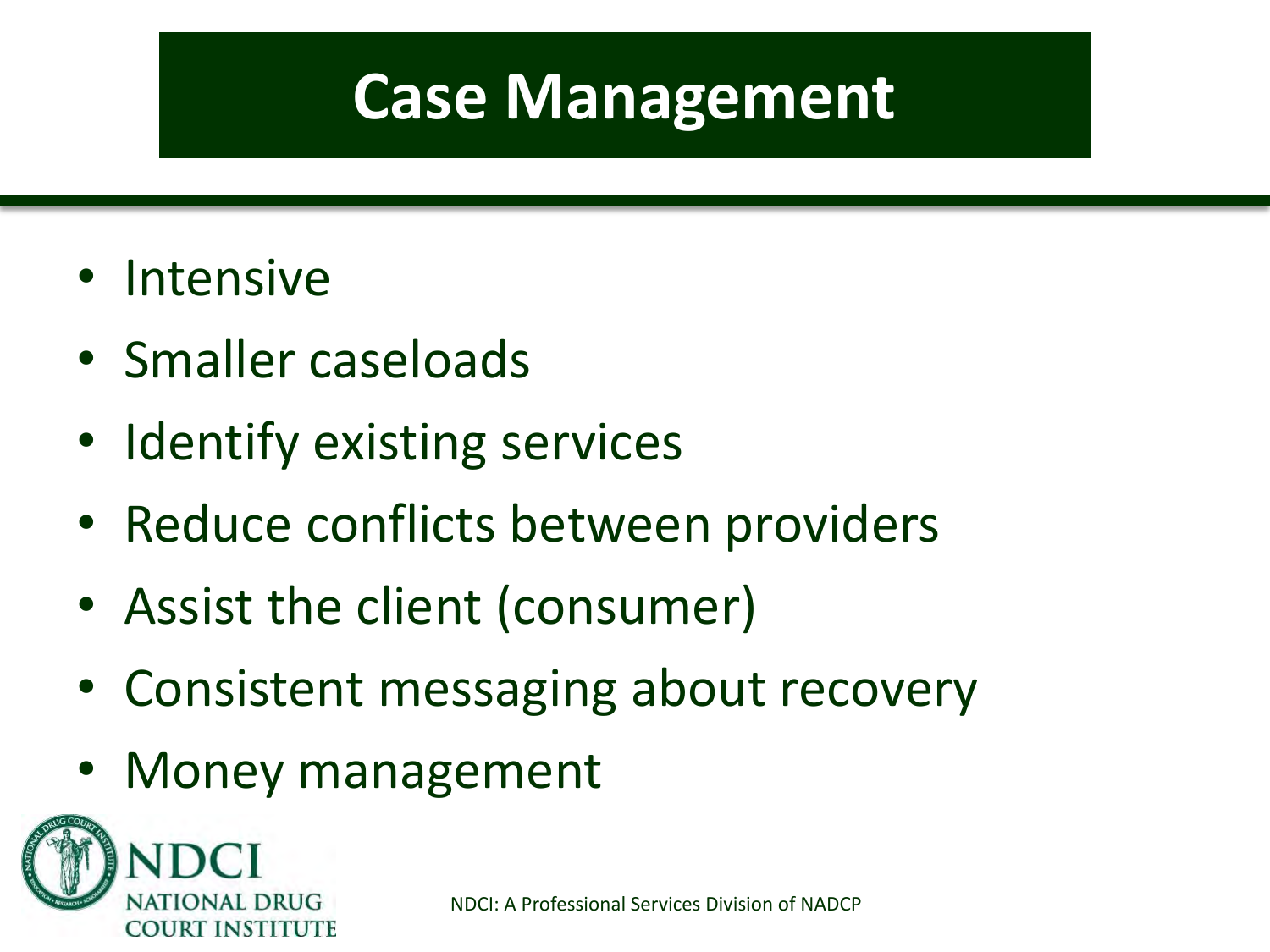#### **Preparing Clients For Meds**

- Encourage clients to:
- Express concerns
- Ask questions
- Take notes
- Take as prescribed
- Open to medication prescribed



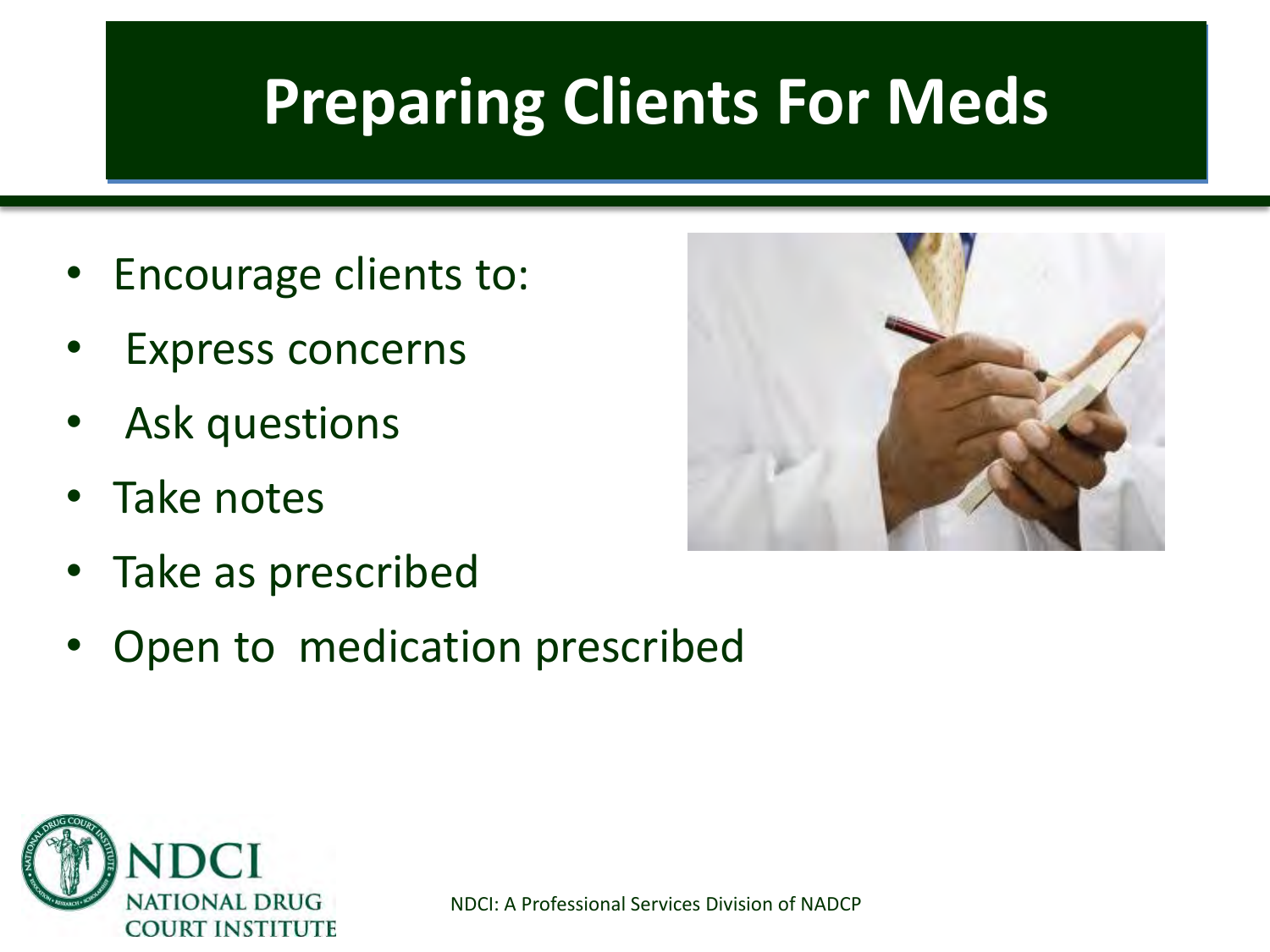## **Educate Participants**

- Symptoms
- Diagnosis
- Medications
- Side effects
- Unintended consequences diet, sleep, exercise, relationships

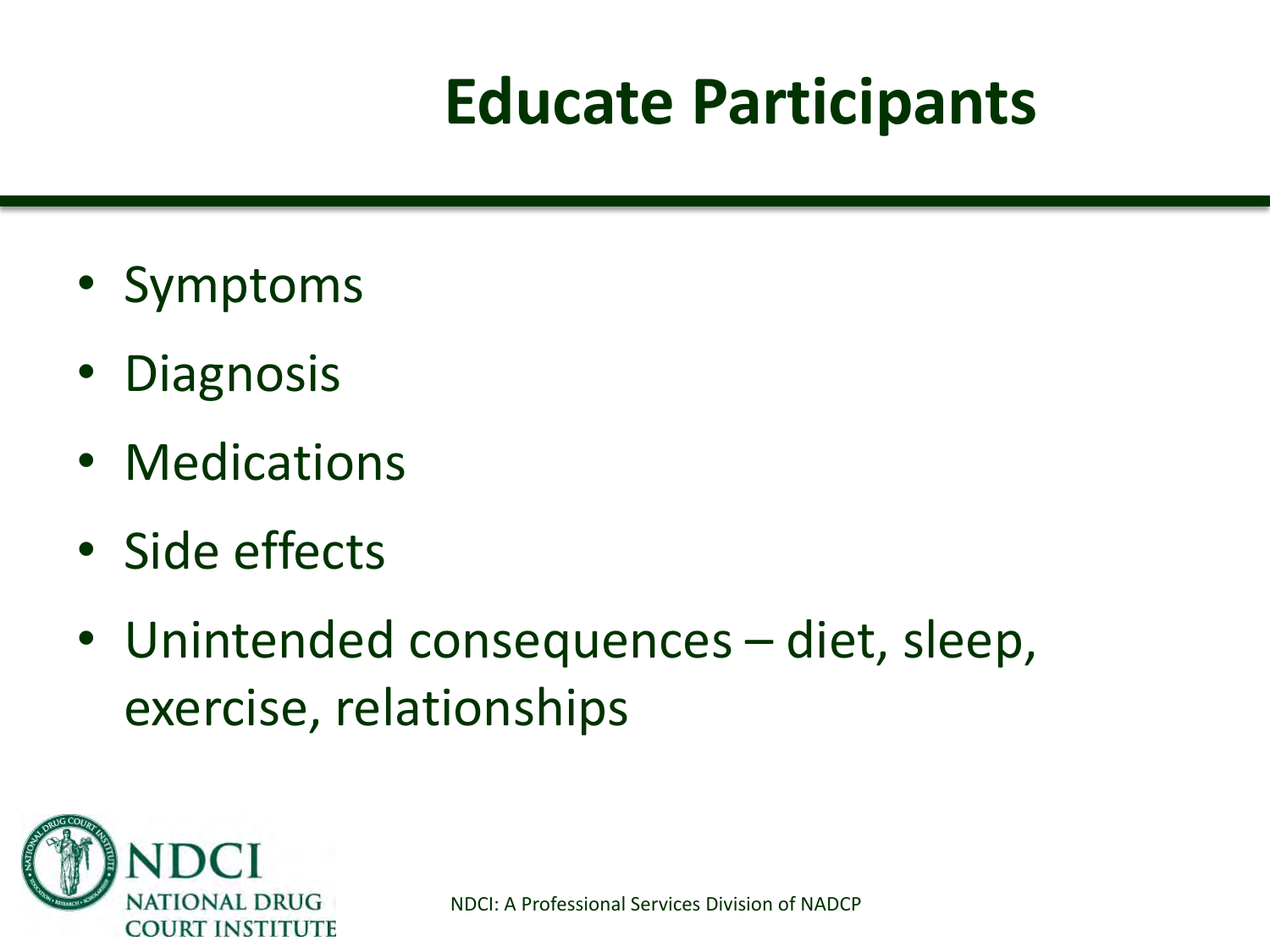

## **Working with the Family**

- Counseling
- Community Support
- Engage
- Non-traditional
- Educate about mental illness and substance use disorder

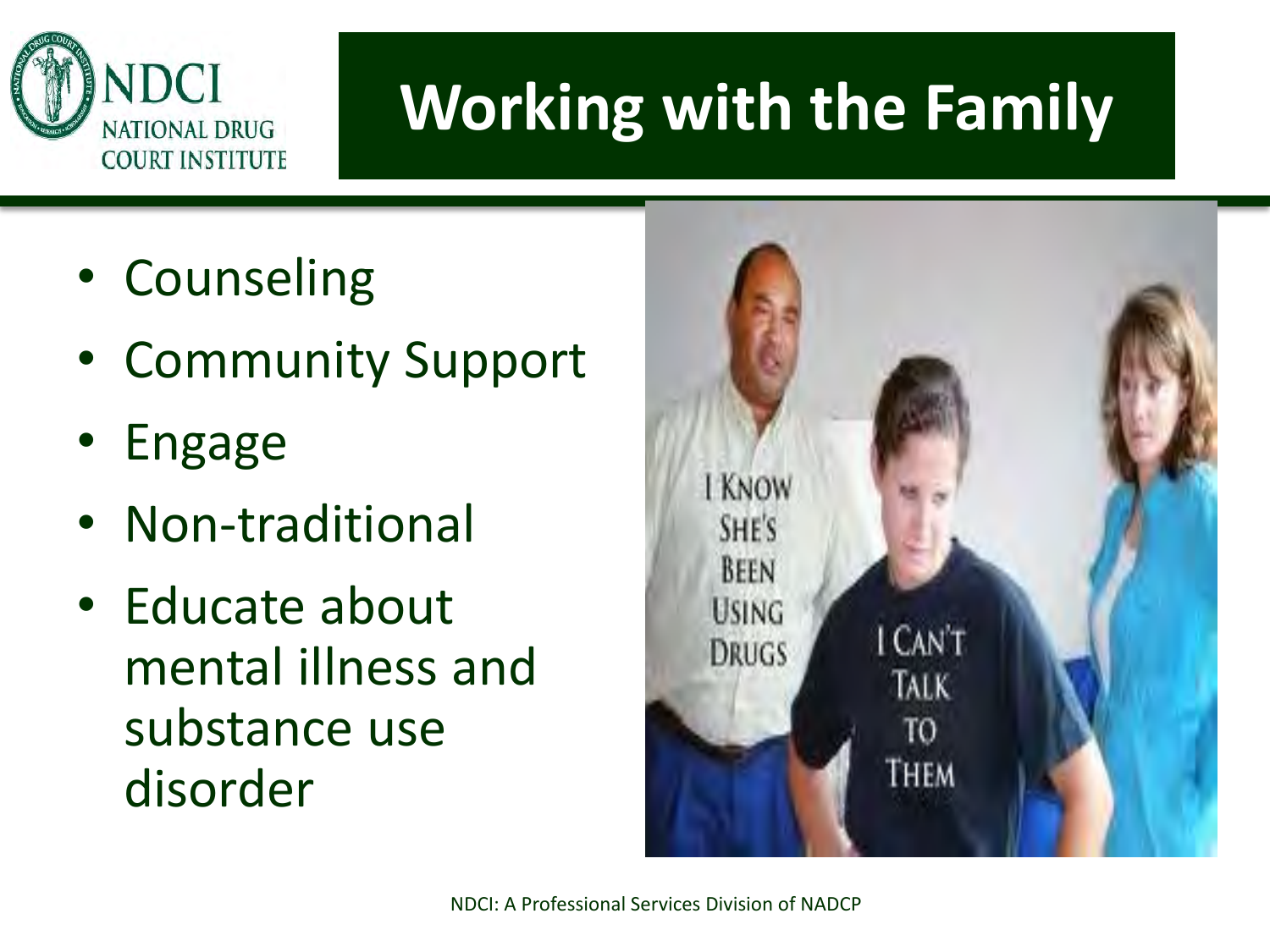## **Family**

- Frequently last to leave, first to return
- May be valuable source of medical, psychiatric, education, employment and relationship history and records
- Unfortunately, not always supportive or a positive influence

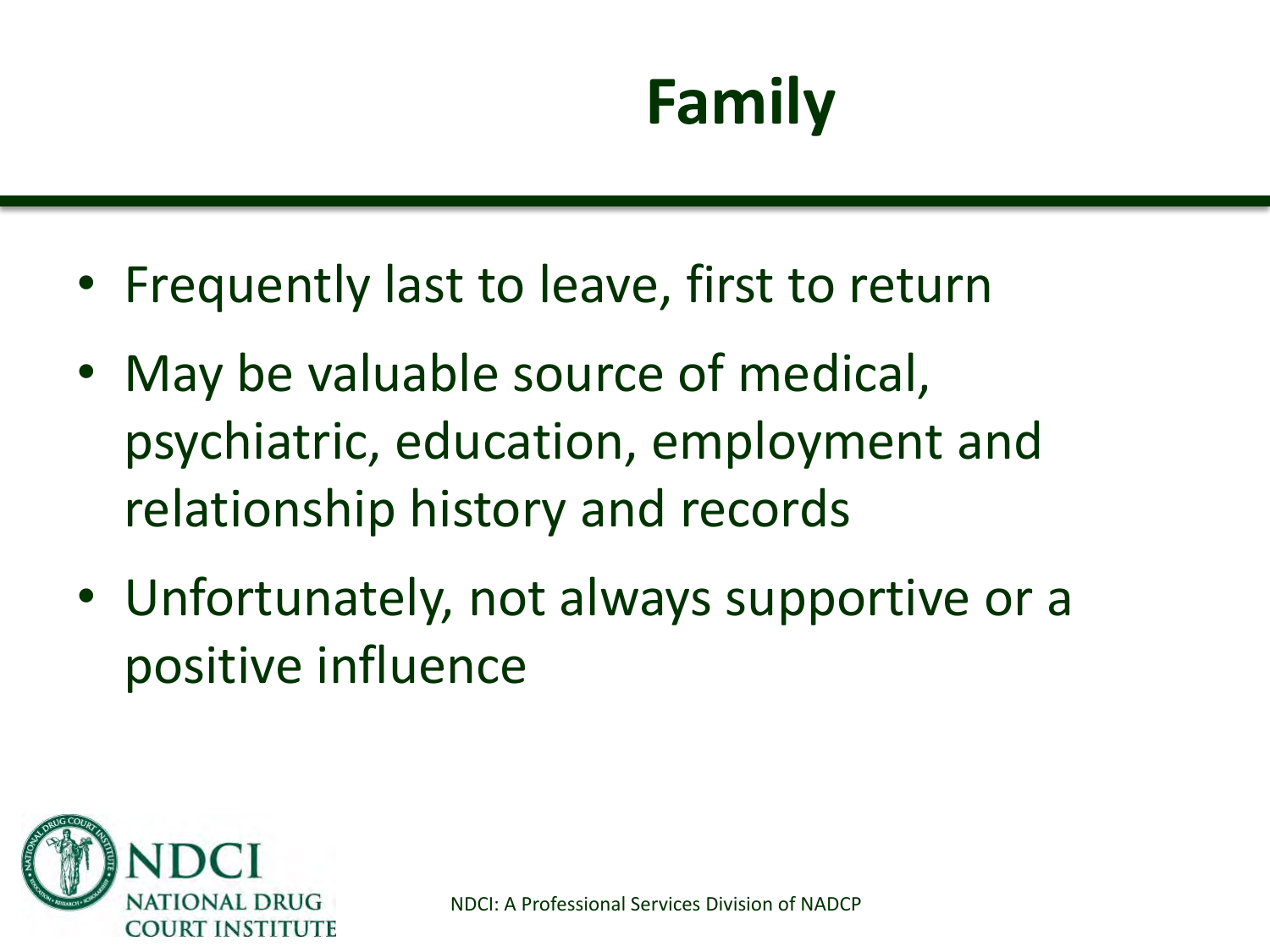#### **Court Adaptation 4: Supervision**



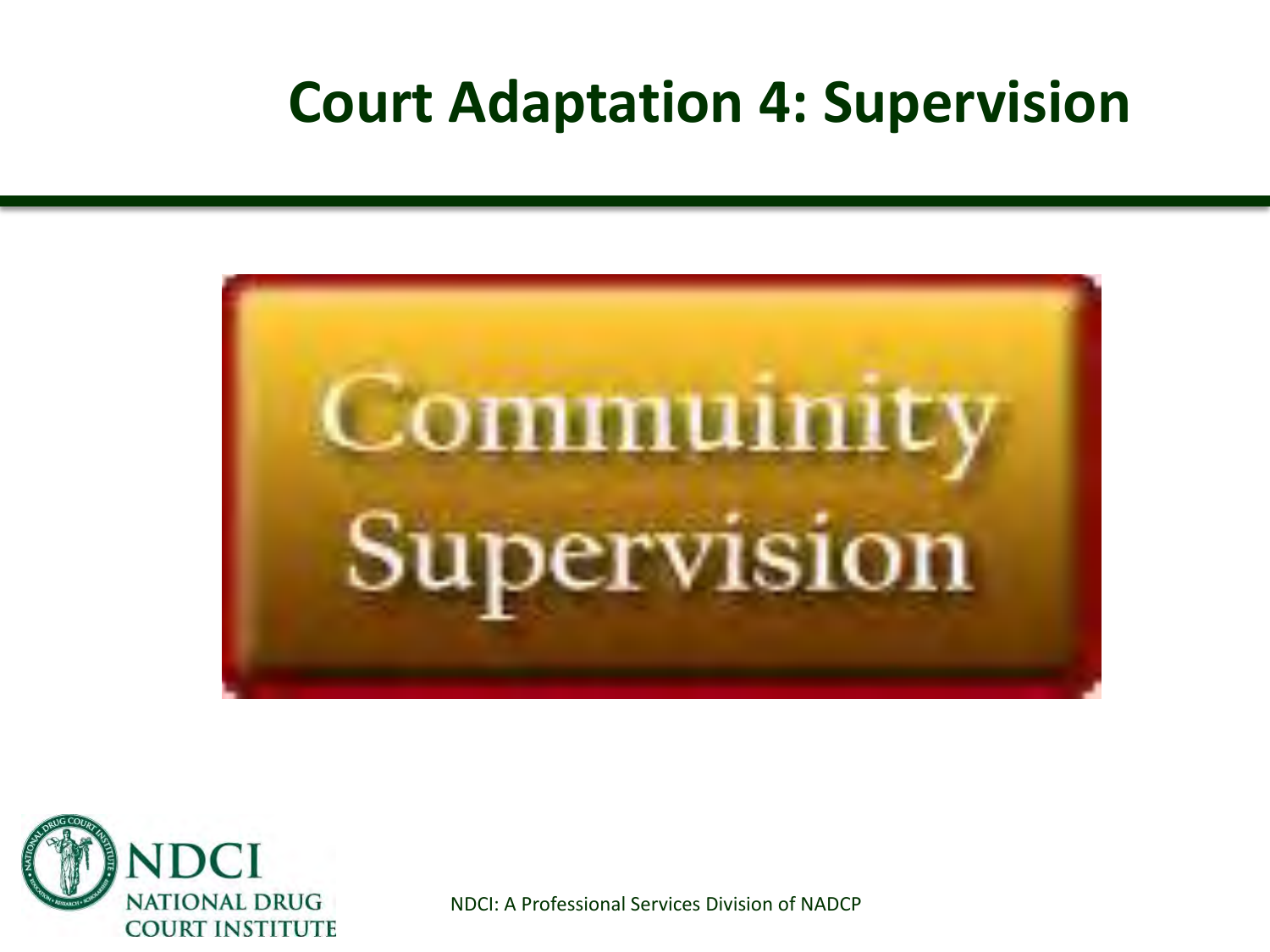#### **Community Supervision**

- Smaller and specialized caseloads
- Problem-solving approach
- Rapid crisis response capability
- Monitor medication compliance
- Home visits
- "Fugitive" warrants receive priority
- Taper supervision over time





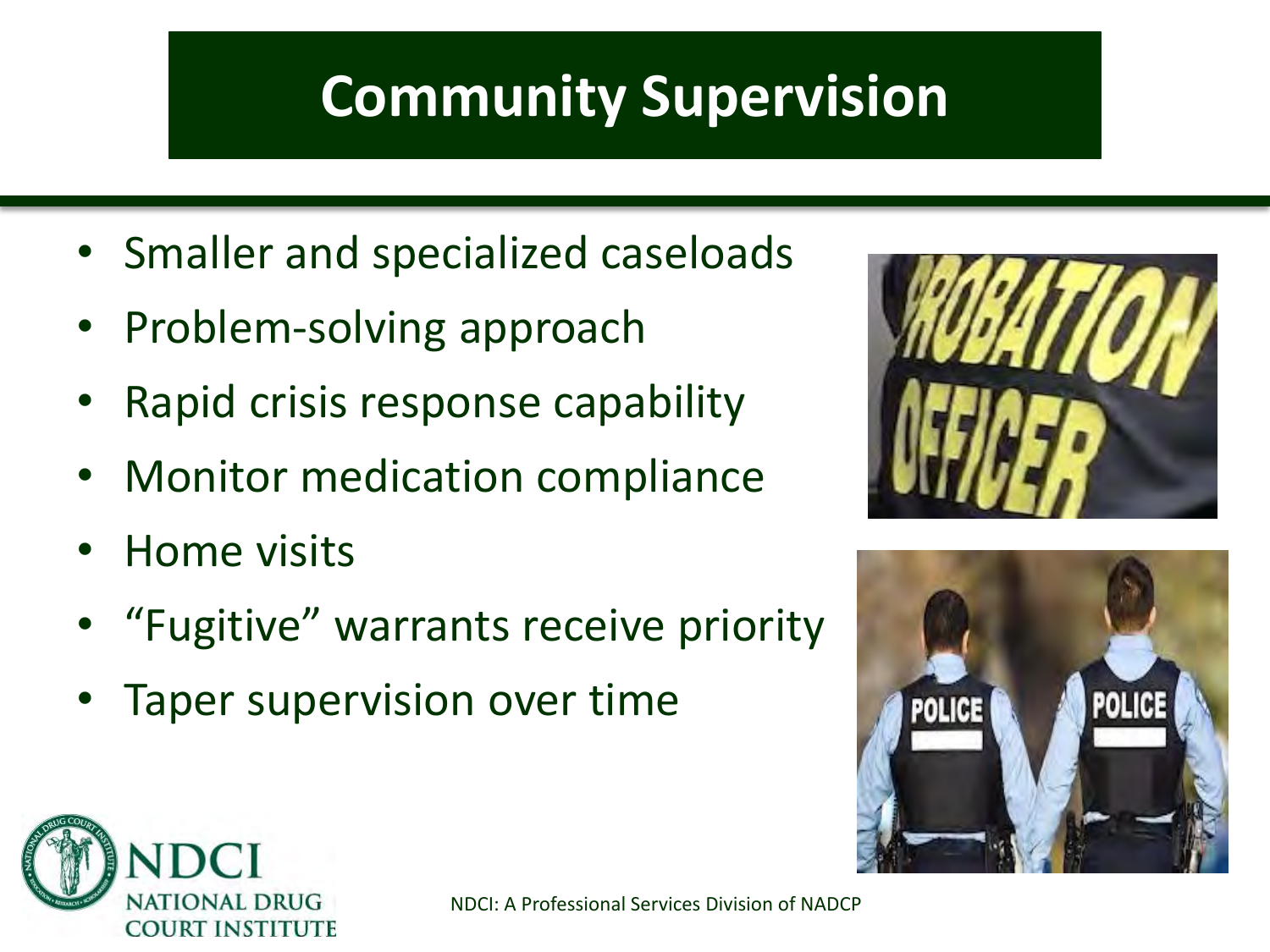## **Community Supervision**

- Drug and alcohol testing
- Supported employment
- Educational activities
- Pro-social activities
- Community linkages
- Role playing

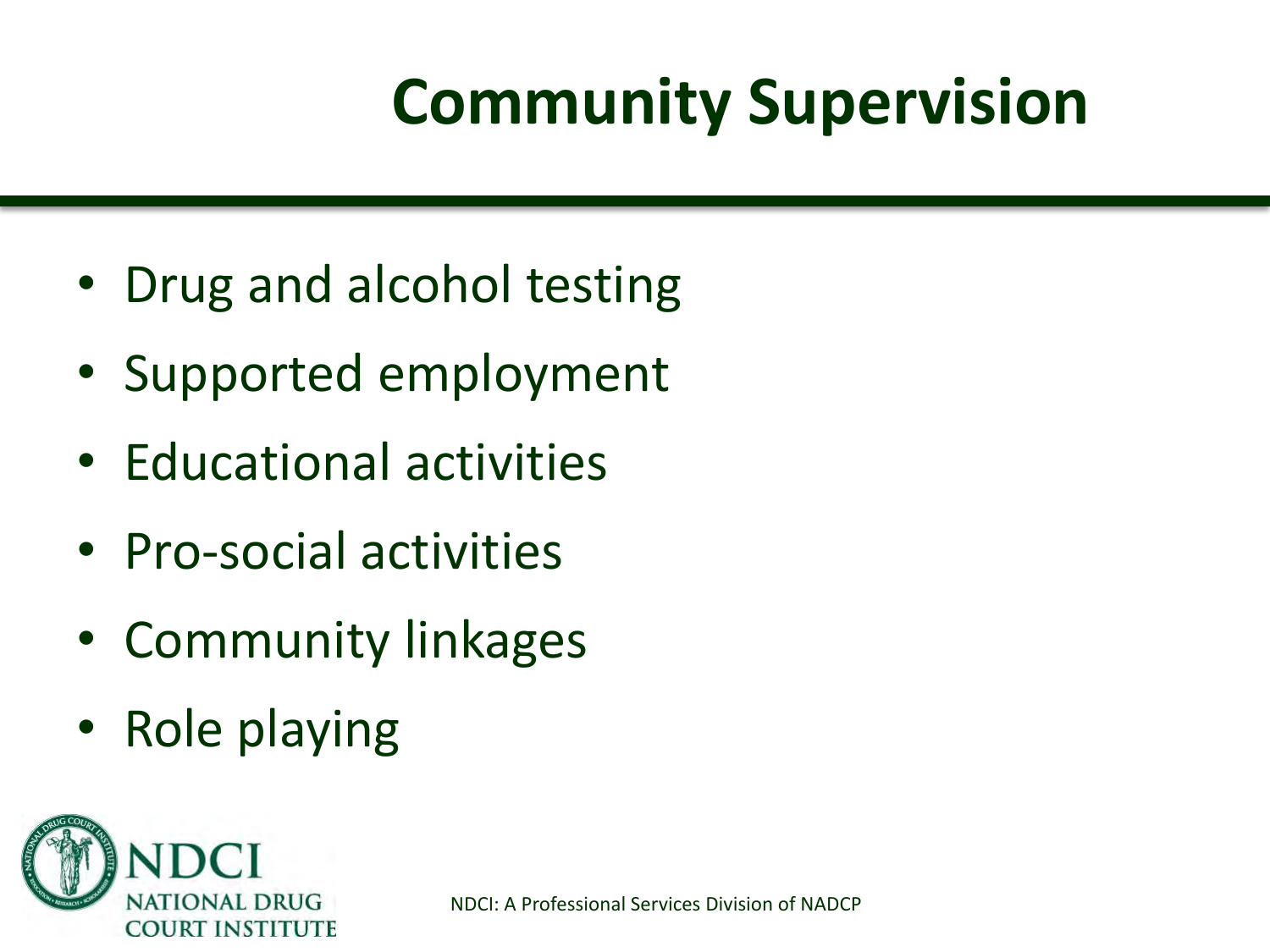#### **Court Adaptation 5: Phase Requirements**



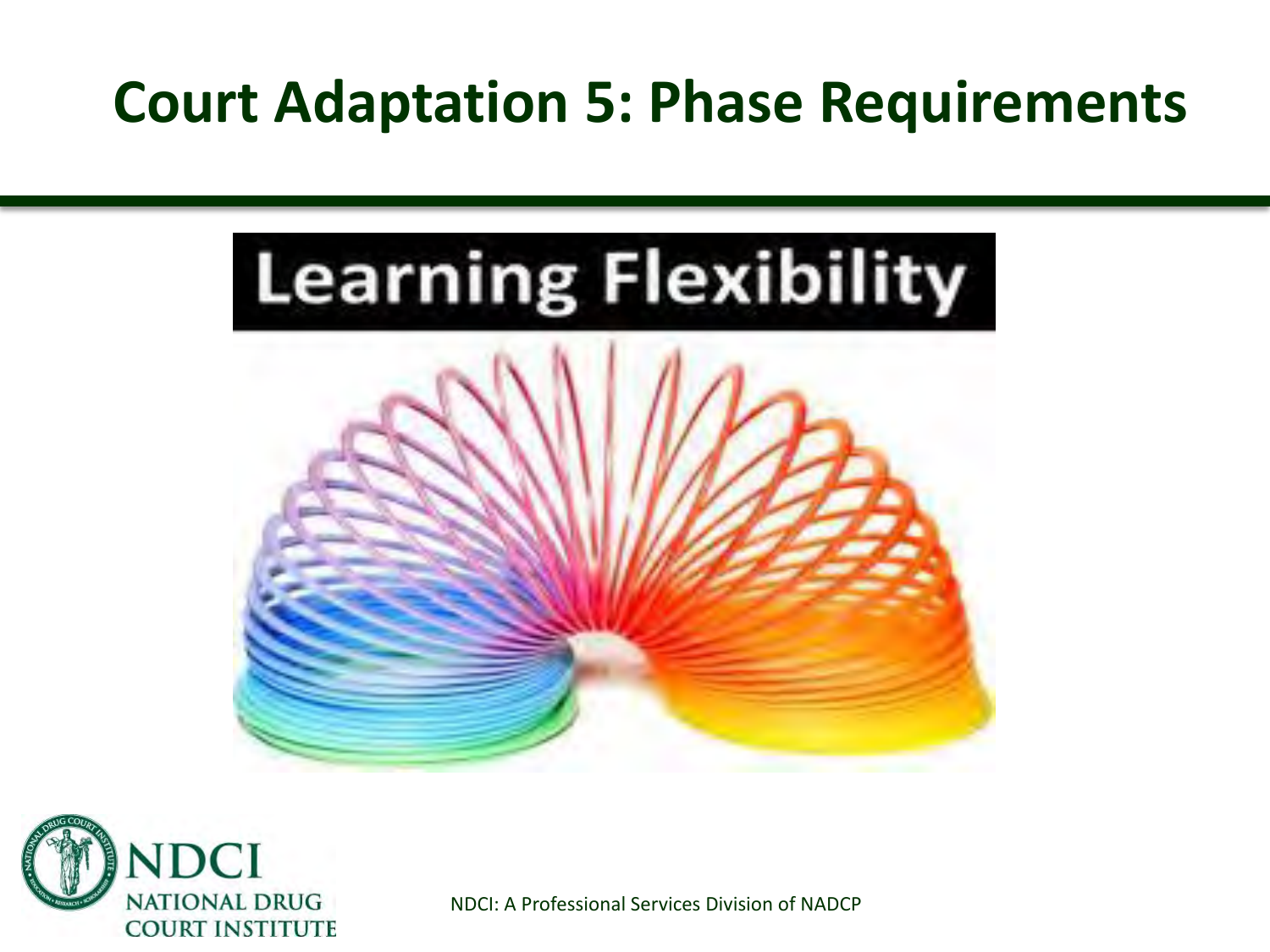

#### **Adjust Expectations**



- Lifelong engagement in treatment is necessary and desirable.
- Highly structured program
- Abstinence not always linked to graduation time frame, more like "behave appropriately"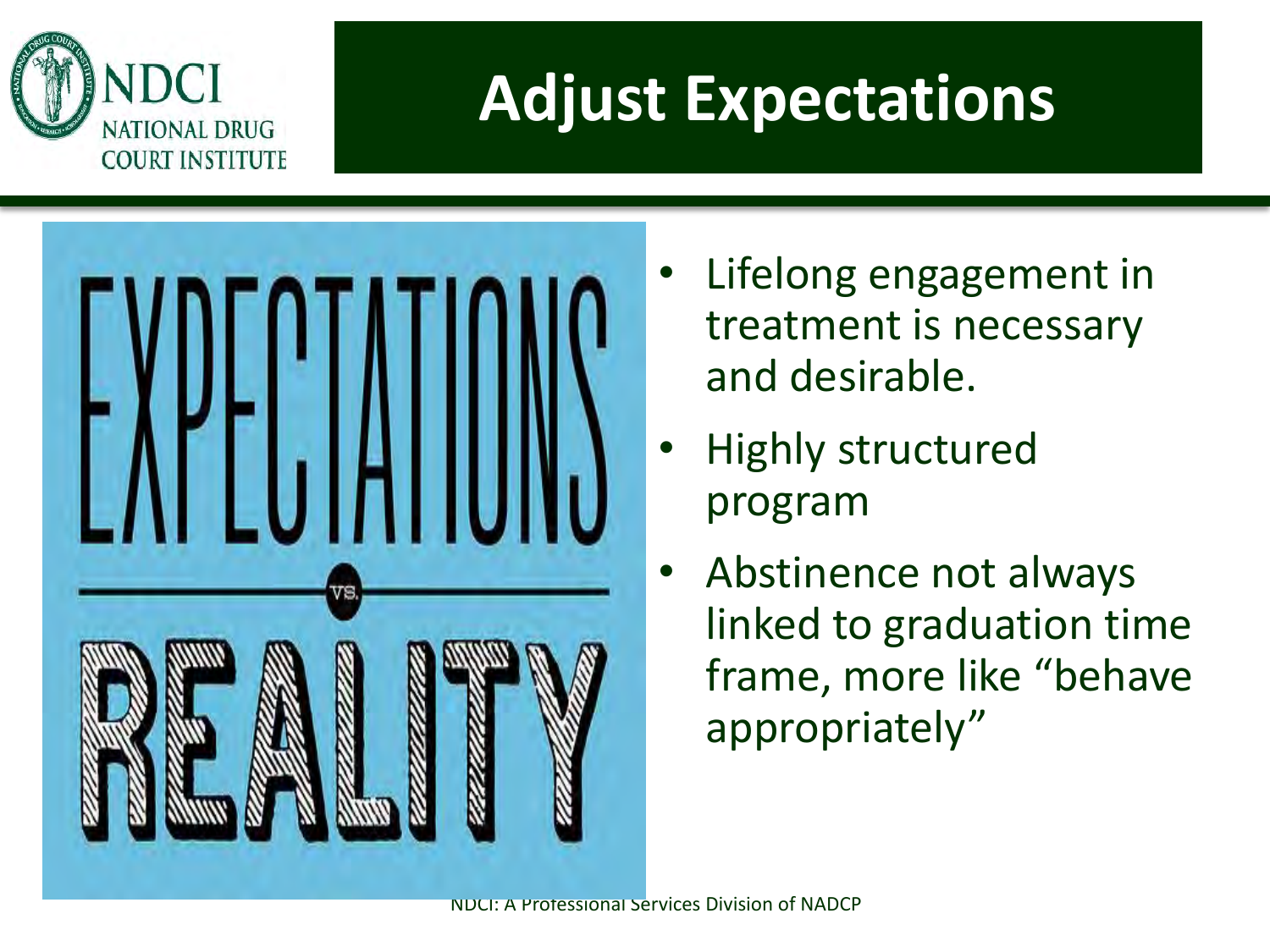## Phase Adjustments

#### **Proximal Goals Distal Goals**



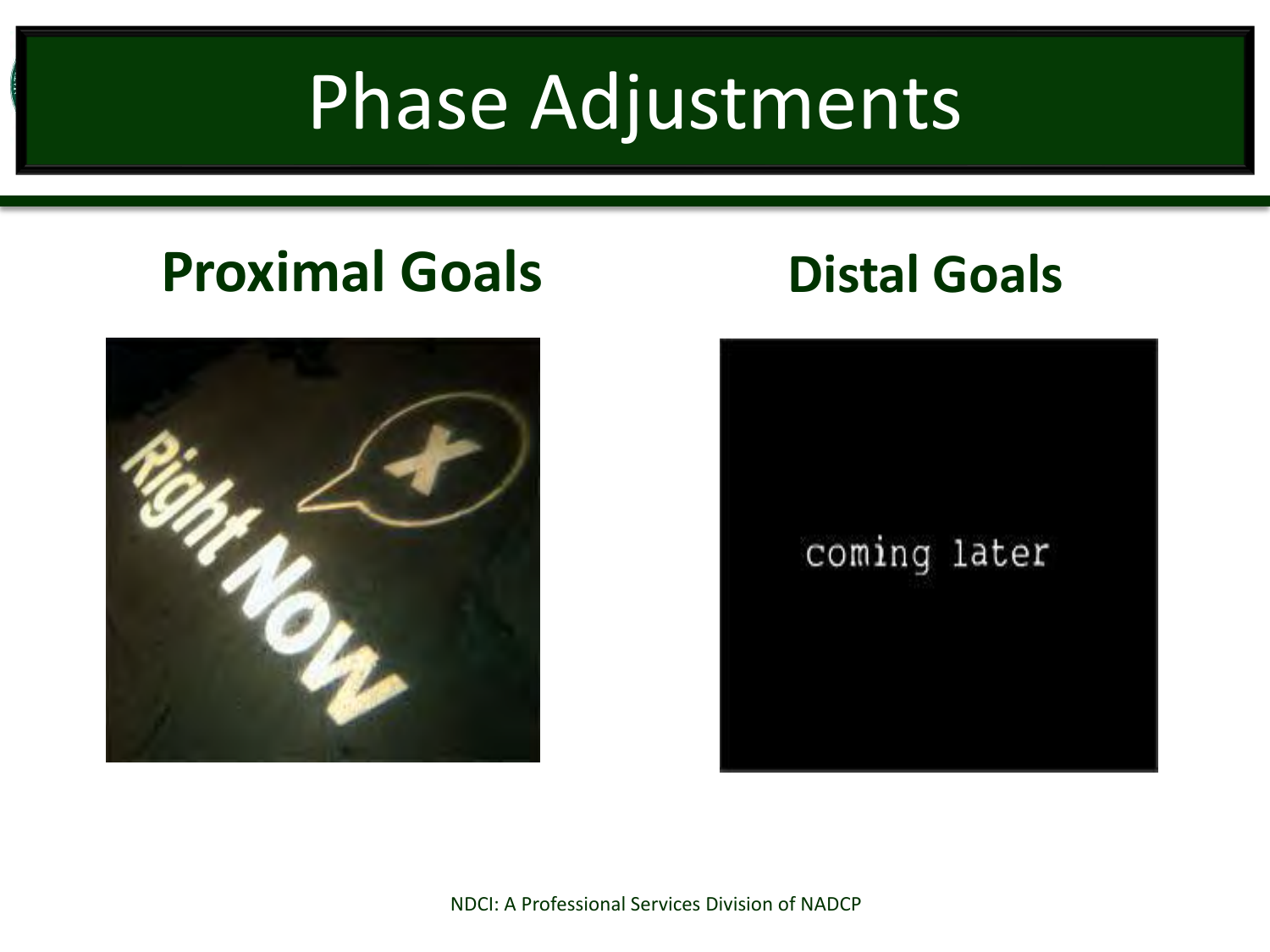#### **Court Adaptation 6: Responding to Behavior**

- Participants are still held accountable for their behavior.
- Responses should be realistic for each participant's abilities
- Consider Proximal and Distal goals

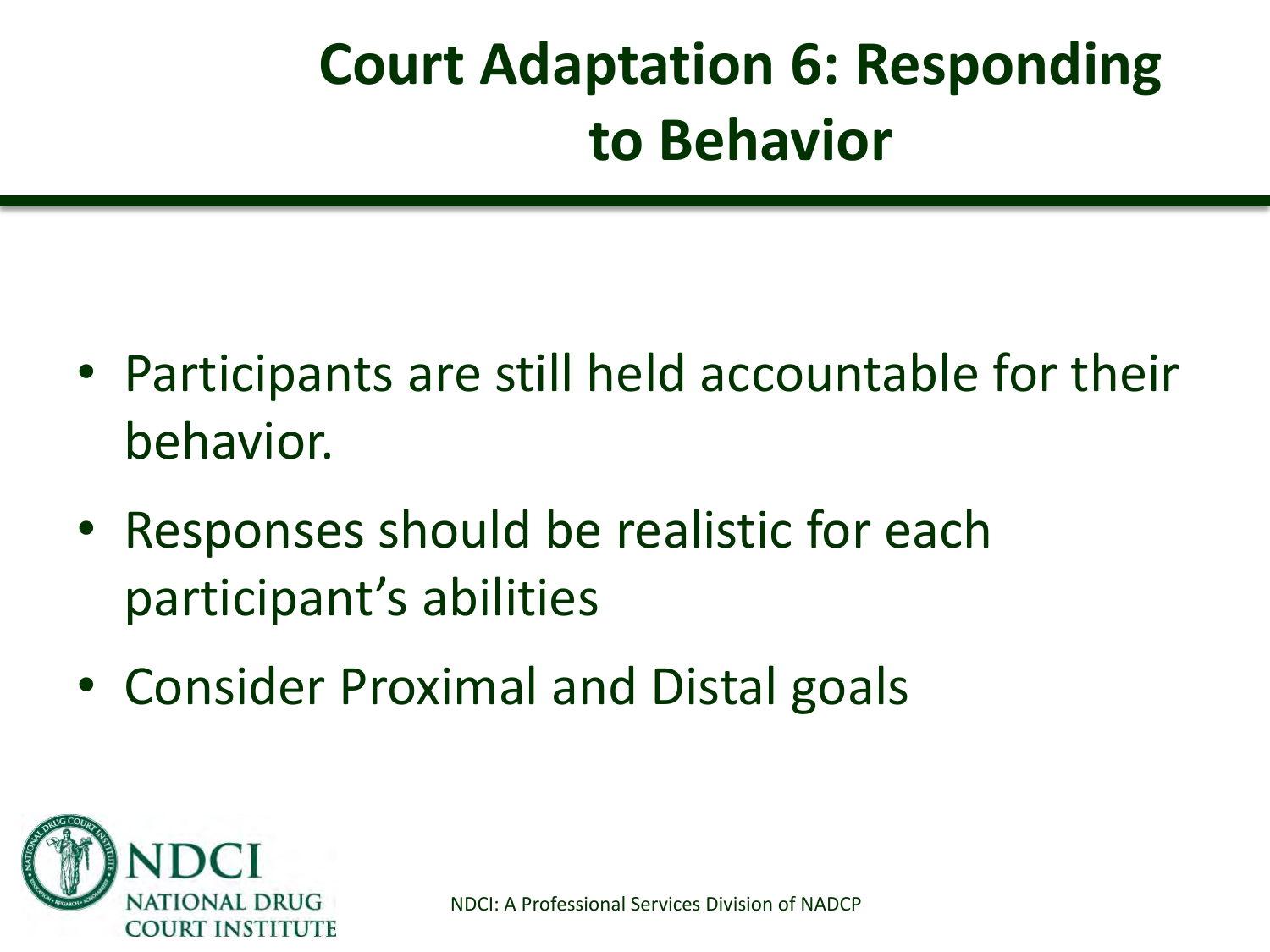#### **Flexible Incentives and Sanctions**

- No zero tolerance
- Wide range of rewards/incentives
- Considerations:
	- Housing
	- Medications
	- Treatment participation



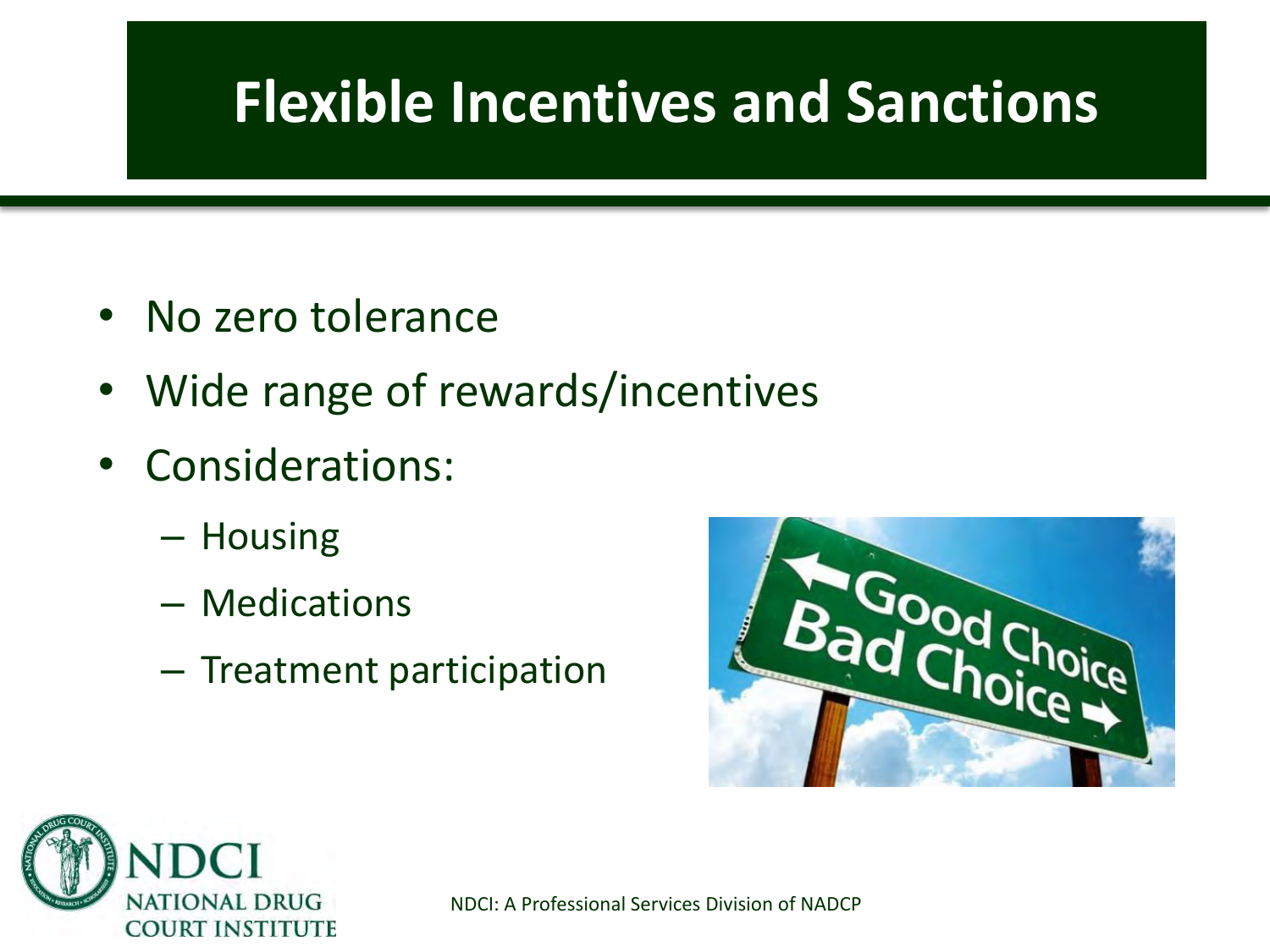#### **Considerations in Responding to Participant Behaviors**

- WHERE are they in the program (i.e., what phase)?
- WHICH behaviors are we responding to (i.e. are they proximal or distal for both disorders)?
- WHAT is the response choice and magnitude?
- HOW do we deliver and explain the response?

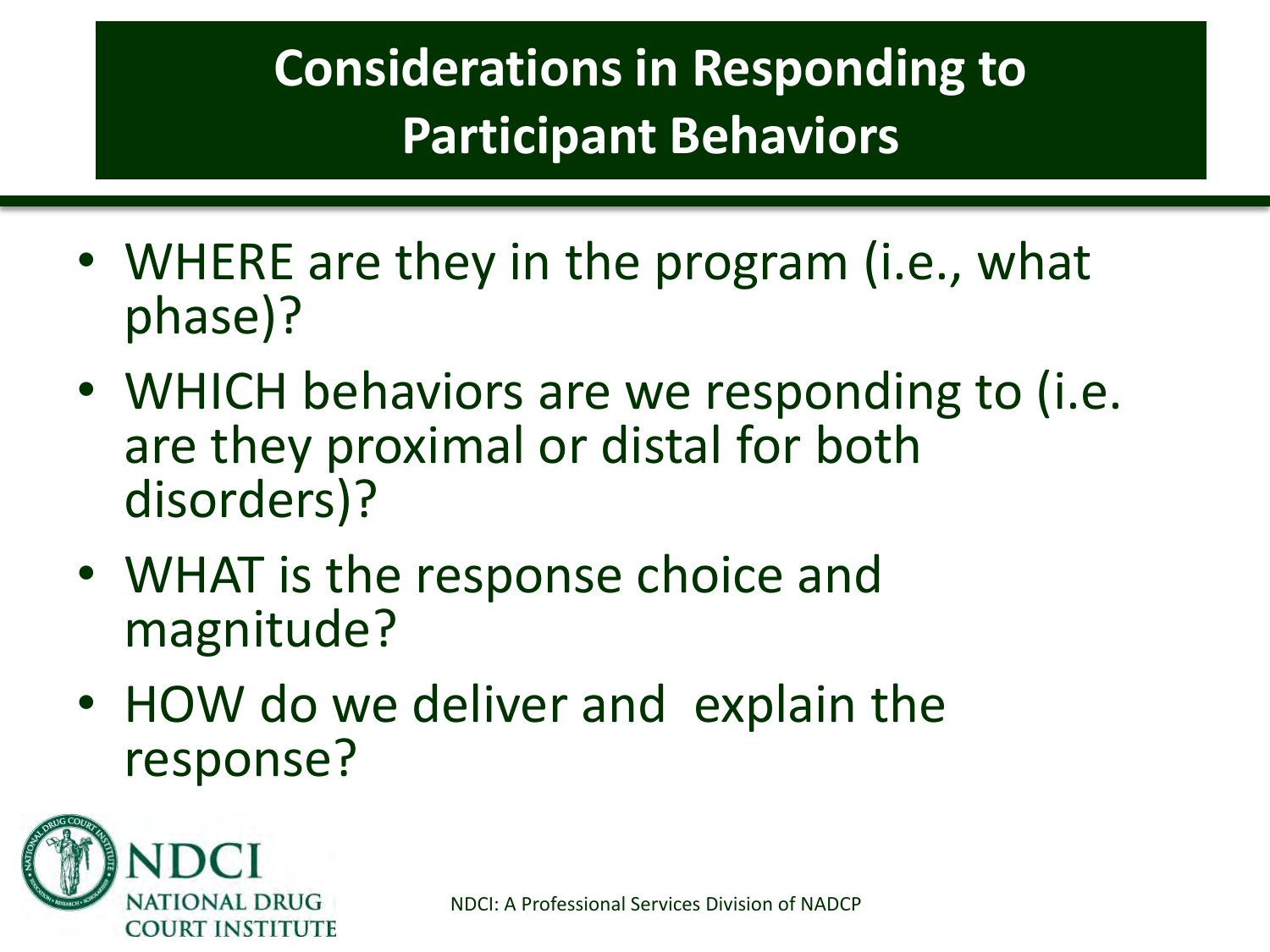#### **Remember:**

- Have a defined framework
- Be flexible
- Be trained
- Plan ahead
- Be creative